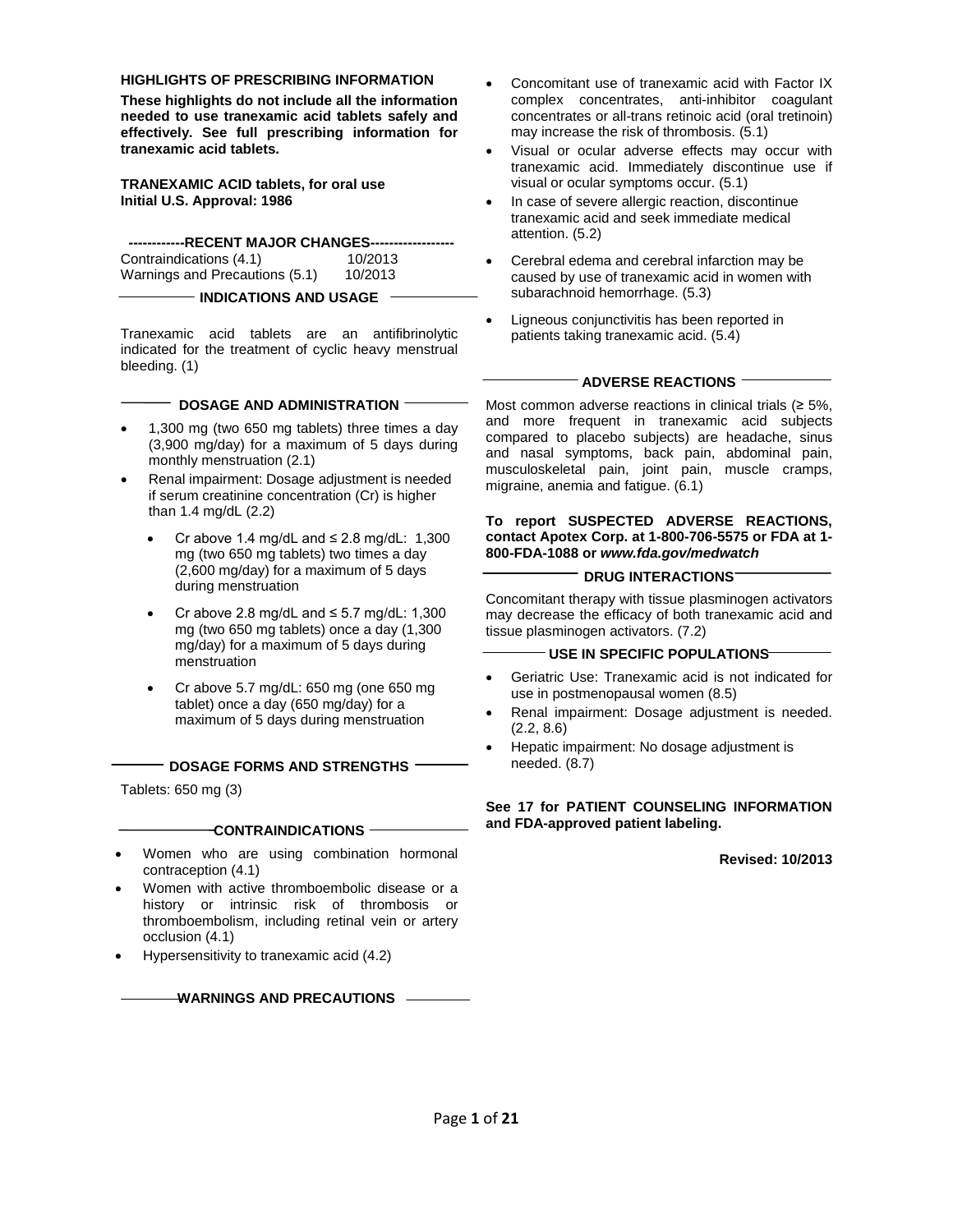#### **FULL PRESCRIBING INFORMATION: CONTENTS\***

#### **[1 INDICATIONS AND USAGE](#page-2-0) [2 DOSAGE AND ADMINISTRATION](#page-2-1)** [2.1 Recommended Dosage](#page-2-2) [2.2 Renal Impairment](#page-2-3) **[3 DOSAGE FORMS AND STRENGTHS](#page-2-4) [4 CONTRAINDICATIONS](#page-2-5)** [4.1 Thromboembolic Risk](#page-2-6) [4.2 Hypersensitivity to Tranexamic Acid](#page-3-0) **[5 WARNINGS AND PRECAUTIONS](#page-3-1)** [5.1 Thromboembolic Risk](#page-3-2) [5.2 Severe Allergic Reaction](#page-3-3) [5.3 Subarachnoid Hemorrhage](#page-4-0) [5.4 Ligneous Conjunctivitis](#page-4-1) **[6 ADVERSE REACTIONS](#page-4-2)** [6.1 Clinical Trial](#page-4-3) Experience [6.2 Postmarketing Experience](#page-5-0) **[7 DRUG INTERACTIONS](#page-6-0)** [7.1 Hormonal Contraceptives](#page-6-1) [7.2 Tissue Plasminogen Activators](#page-6-2) [7.3 Factor IX Complex Concentrates or Anti-Inhibitor](#page-6-3)

[Coagulant Concentrates](#page-6-3) [7.4 All-Trans Retinoic Acid \(Oral Tretinoin\)](#page-6-4)

#### <span id="page-1-0"></span>**[8 USE IN SPECIFIC POPULATIONS](#page-6-5)**

- [8.1 Pregnancy](#page-6-6)
- [8.3 Nursing Mothers](#page-7-0)
- [8.4 Pediatric Use](#page-7-1)
- [8.5 Geriatric Use](#page-7-2)
- [8.6 Renal Impairment](#page-7-3)
- [8.7 Hepatic Impairment](#page-7-4)
- **[10 OVERDOSAGE](#page-7-5)**
- **[11 DESCRIPTION](#page-7-6)**

#### **[12 CLINICAL PHARMACOLOGY](#page-8-0)**

- [12.1 Mechanism of Action](#page-8-1)
- [12.2 Pharmacodynamics](#page-8-2)
- [12.3 Pharmacokinetics](#page-9-0)

#### **[13 NONCLINICAL TOXICOLOGY](#page-11-0)**

- [13.1 Carcinogenesis, Mutagenesis, Impairment of](#page-11-1)  [Fertility](#page-11-1)
- [13.2 Animal Toxicology and/or Pharmacology](#page-12-0)
- **[14 CLINICAL STUDIES](#page-12-1)**
	- [14.1 Three-Cycle Treatment Study](#page-13-0)
	- [14.2 Six-Cycle Treatment Study](#page-14-0)
	- [14.3 MBL Results over Time](#page-15-1)

#### **[16 HOW SUPPLIED/STORAGE AND HANDLING](#page-15-2) [17 PATIENT COUNSELING INFORMATION](#page-15-0)**

[\\*](#page-1-0) Sections or subsections omitted from the full prescribing information are not listed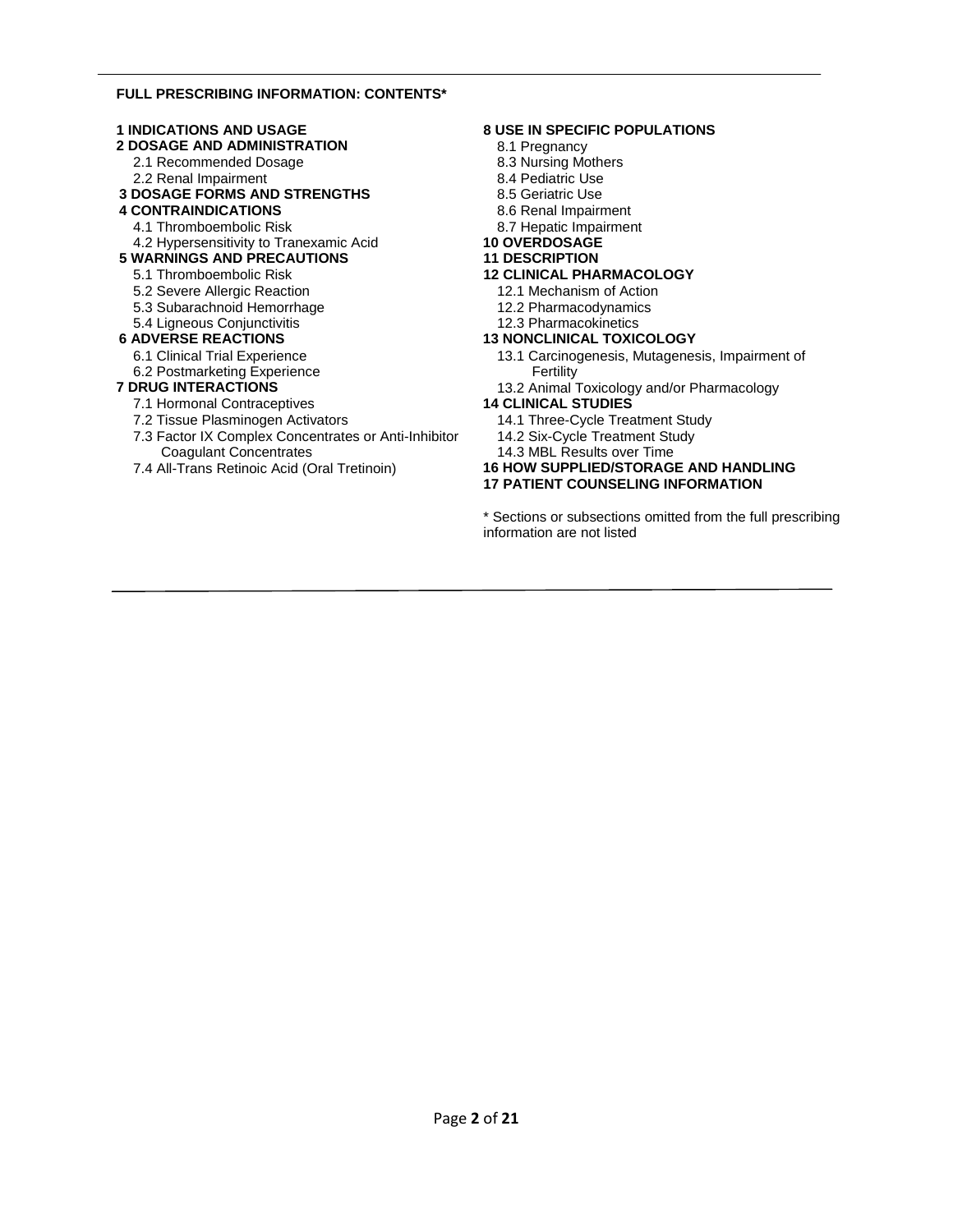## **FULL PRESCRIBING INFORMATION**

## <span id="page-2-0"></span>**1 INDICATIONS AND USAGE**

Tranexamic acid tablets are indicated for the treatment of cyclic heavy menstrual bleeding [see *Clinical Studies (14)*].

Prior to prescribing tranexamic acid tablets, exclude endometrial pathology that can be associated with heavy menstrual bleeding.

## <span id="page-2-1"></span>**2 DOSAGE AND ADMINISTRATION**

## <span id="page-2-2"></span>**2.1 Recommended Dosage**

The recommended dose of tranexamic acid for women with normal renal function is two 650 mg tablets taken three times daily (3900 mg/day) for a maximum of 5 days during monthly menstruation. Tranexamic acid tablets may be administered without regard to meals. Tablets should be swallowed whole and not chewed or broken apart.

### <span id="page-2-3"></span>**2.2 Renal Impairment**

In patients with renal impairment, the plasma concentration of tranexamic acid increased as serum creatinine concentration increased [see *Clinical Pharmacology (12.3)*]. Dosage adjustment is needed in patients with serum creatinine concentration higher than 1.4 mg/dL (Table 1).

|                                    | <b>Tranexamic acid</b>                                                                         |                         |  |
|------------------------------------|------------------------------------------------------------------------------------------------|-------------------------|--|
| <b>Serum Creatinine</b><br>(mg/dL) | <b>Adjusted Dose</b>                                                                           | <b>Total Daily Dose</b> |  |
| Cr above 1.4 and<br>$\leq 2.8$     | 1300 mg (two 650 mg tablets) two times a<br>day for a maximum of 5 days during<br>menstruation | 2600 mg                 |  |
| Cr above 2.8 and<br>$\leq 5.7$     | 1300 mg (two 650 mg tablets) once a day for<br>a maximum of 5 days during menstruation         | $1300$ mg               |  |
| Cr above 5.7                       | 650 mg (one 650 mg tablet) once a day for a<br>maximum of 5 days during menstruation           | 650 mg                  |  |

## **Table 1. Dosage of Tranexamic acid in Patients with Renal Impairment**

## <span id="page-2-4"></span>**3 DOSAGE FORMS AND STRENGTHS**

<span id="page-2-5"></span>650 mg tablets

## **4 CONTRAINDICATIONS**

## <span id="page-2-6"></span>**4.1 Thromboembolic Risk**

Do not prescribe tranexamic acid tablets to women who are

- using combination hormonal contraception
- known to have any of the following conditions:
	- Active thromboembolic disease (e.g., deep vein thrombosis, pulmonary embolism, or cerebral thrombosis)
	- A history of thrombosis or thromboembolism, including retinal vein or artery occlusion
	- An intrinsic risk of thrombosis or thromboembolism (e.g., thrombogenic valvular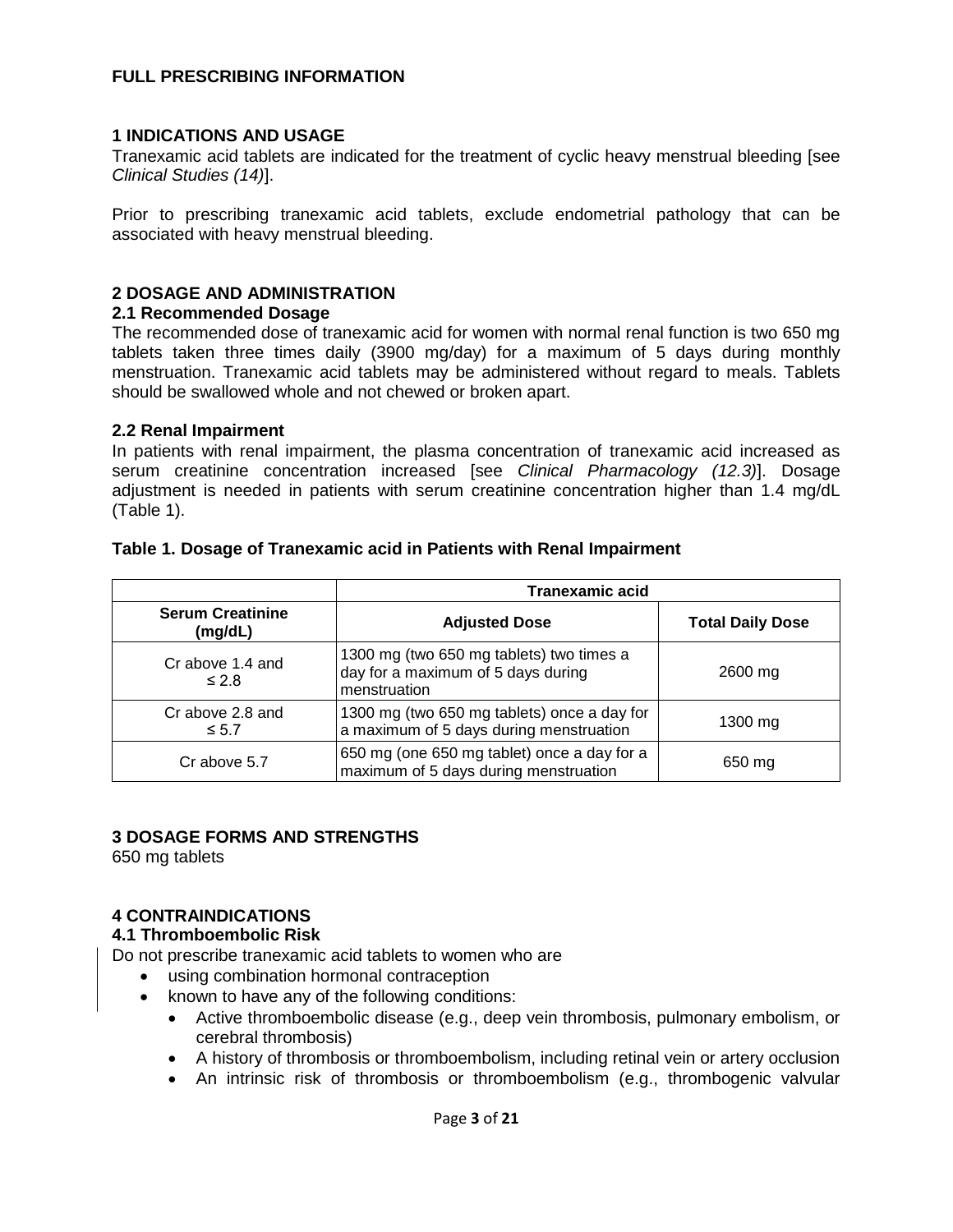Venous and arterial thrombosis or thromboembolism, as well as cases of retinal artery and retinal vein occlusions, have been reported with tranexamic acid.

## <span id="page-3-0"></span>**4.2 Hypersensitivity to Tranexamic Acid**

<span id="page-3-1"></span>Do not prescribe tranexamic acid tablets to women with known hypersensitivity to tranexamic acid [see *Warnings and Precautions (5.2) and Adverse Reactions (6.1)*].

## **5 WARNINGS AND PRECAUTIONS**

## <span id="page-3-2"></span>**5.1 Thromboembolic Risk**

## Concomitant Use of Hormonal Contraceptives

Combination hormonal contraceptives are known to increase the risk of venous thromboembolism, as well as arterial thromboses such as stroke and myocardial infarction. Because tranexamic acid is antifibrinolytic, the risk of venous thromboembolism, as well as arterial thromboses such as stroke, may increase further when hormonal contraceptives are administered with tranexamic acid. This is of particular concern in women who are obese or smoke cigarettes, especially smokers over 35 years of age.

Women using hormonal contraception were excluded from the clinical trials supporting the safety and efficacy of tranexamic acid, and there are no clinical trial data on the risk of thrombotic events with the concomitant use of tranexamic acid with hormonal contraceptives. However, there have been US postmarketing reports of venous and arterial thrombotic events in women who have used tranexamic acid concomitantly with combination hormonal contraceptives. For this reason, concomitant use of tranexamic acid with combination hormonal contraceptives is contraindicated. [see *Contraindications (4.1) and Drug Interactions (7.1)*].

## Factor IX Complex Concentrates or Anti-Inhibitor Coagulant Concentrates

Tranexamic acid is not recommended for women taking either Factor IX complex concentrates or anti-inhibitor coagulant concentrates because the risk of thrombosis may be increased [see *Drug Interactions (7.3)* and *Clinical Pharmacology (12.3)*].

# All-Trans Retinoic Acid (Oral Tretinoin)

Exercise caution when prescribing tranexamic acid to women with acute promyelocytic leukemia taking all-trans retinoic acid for remission induction because of possible exacerbation of the procoagulant effect of all-trans retinoic acid [see *Drug Interactions (7.4)* and *Clinical Pharmacology (12.3)*].

# **Ocular Effects**

Retinal venous and arterial occlusion has been reported in patients using tranexamic acid. Patients should be instructed to report visual and ocular symptoms promptly. In the event of such symptoms, patients should be instructed to discontinue tranexamic acid immediately and should be referred to an ophthalmologist for a complete ophthalmic evaluation, including dilated retinal examination, to exclude the possibility of retinal venous or arterial occlusion.

## <span id="page-3-3"></span>**5.2 Severe Allergic Reaction**

A case of severe allergic reaction to tranexamic acid was reported in the clinical trials, involving a subject who experienced dyspnea, tightening of her throat, and facial flushing that required emergency medical treatment. A case of anaphylactic shock has also been reported in the literature, involving a patient who received an intravenous bolus of tranexamic acid.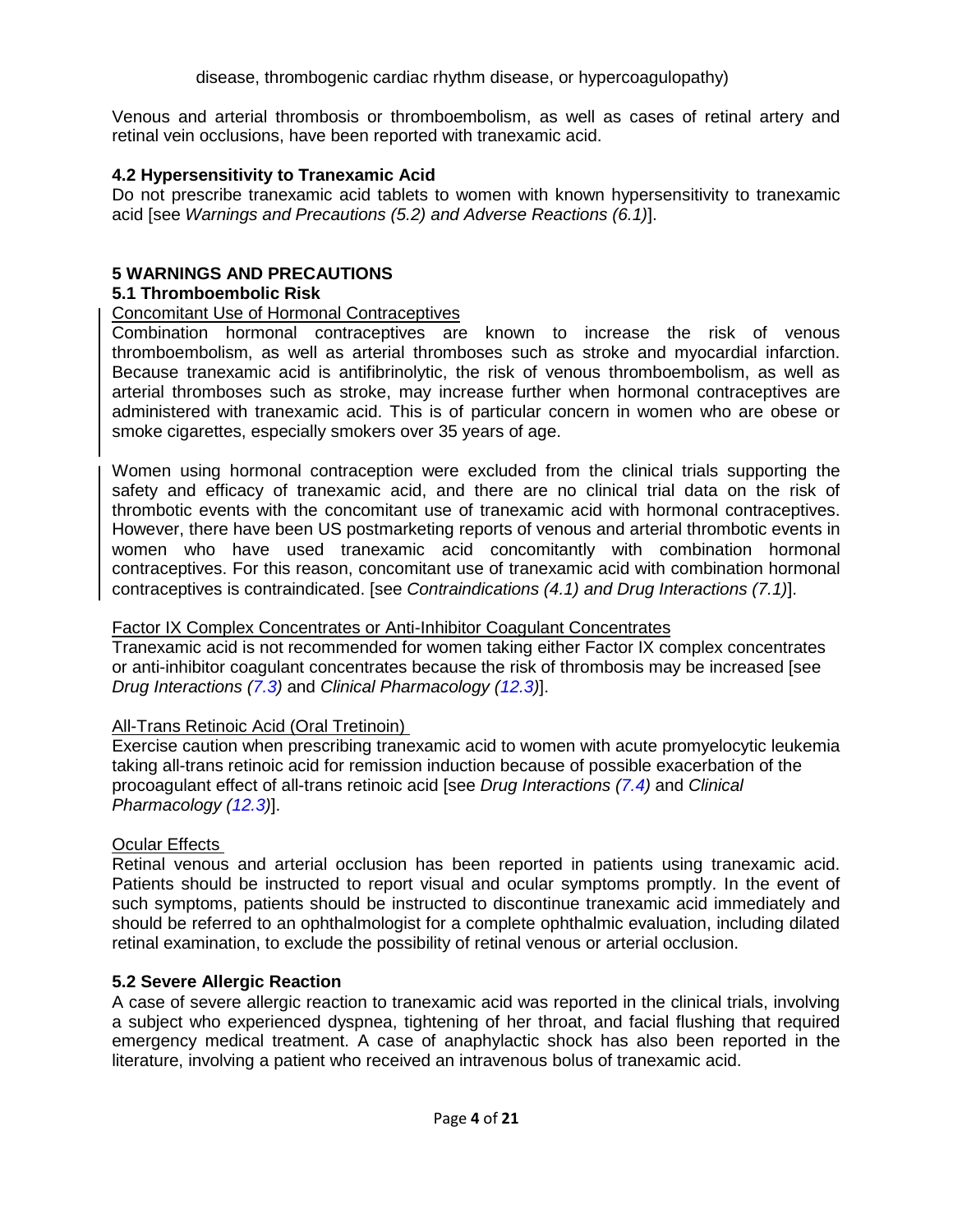## <span id="page-4-0"></span>**5.3 Subarachnoid Hemorrhage**

Cerebral edema and cerebral infarction may be caused by use of tranexamic acid in women with subarachnoid hemorrhage.

## <span id="page-4-1"></span>**5.4 Ligneous Conjunctivitis**

Ligneous conjunctivitis has been reported in patients taking tranexamic acid. The conjunctivitis resolved following cessation of the drug.

## <span id="page-4-2"></span>**6 ADVERSE REACTIONS**

## <span id="page-4-3"></span>**6.1 Clinical Trial Experience**

Because clinical trials are conducted under widely varying conditions, adverse reaction rates observed in the clinical trials of a drug cannot be directly compared to the rates in the clinical trials of another drug and may not reflect the rates observed in clinical practice.

### **Short-term Studies**

The safety of tranexamic acid in the treatment of heavy menstrual bleeding (HMB) was studied in two randomized, double-blind, placebo-controlled studies [see *Clinical Studies (14)*]. One study compared the effects of two doses of tranexamic acid (1950 mg and 3900 mg given daily for up to 5 days during each menstrual period) versus placebo over a 3-cycle treatment duration. A total of 304 women were randomized to this study, with 115 receiving at least one dose of 3900 mg/day of tranexamic acid. A second study compared the effects of tranexamic acid (3900 mg/day) versus placebo over a 6-cycle treatment duration. A total of 196 women were randomized to this study, with 117 receiving at least one dose of tranexamic acid. In both studies, subjects were generally healthy women who had menstrual blood loss of  $\geq 80$  mL.

In these studies, subjects were 18 to 49 years of age with a mean age of approximately 40 years, had cyclic menses every 21 to 35 days, and a BMI of approximately 32 kg/m<sup>2</sup>. On average, subjects had a history of HMB for approximately 10 years and 40% had fibroids as determined by transvaginal ultrasound. Approximately 70% were Caucasian, 25% were Black, and 5% were Asian, Native American, Pacific Islander, or Other. Seven percent (7%) of all subjects were of Hispanic origin. Women using hormonal contraception were excluded from the trials.

The rates of discontinuation due to adverse events during the two clinical trials were comparable between tranexamic acid and placebo. In the 3-cycle study, the rate in the 3900 mg tranexamic acid dose group was 0.8% as compared to 1.4% in the placebo group. In the 6-cycle study, the rate in the tranexamic acid group was 2.4% as compared to 4.1% in the placebo group. Across the studies, the combined exposure to 3900 mg/day tranexamic acid was 947 cycles and the average duration of use was 3.4 days per cycle.

A list of adverse events occurring in  $\geq$  5% of subjects and more frequently in tranexamic acid treated subjects receiving 3900 mg/day compared to placebo is provided in Table 2.

### **Table 2. Adverse Events Reported by ≥ 5% of Subjects Treated with Tranexamic Acid and More Frequently in Tranexamic Acid-Treated Subjects**

|                                       | <b>Tranexamic acid</b><br>3900 mg/day<br>$n$ (%)<br>$(N=232)$ | <b>Placebo</b><br>$n$ (%)<br>$(N=139)$ |
|---------------------------------------|---------------------------------------------------------------|----------------------------------------|
| <b>Total Number of Adverse Events</b> | 1500                                                          | 923                                    |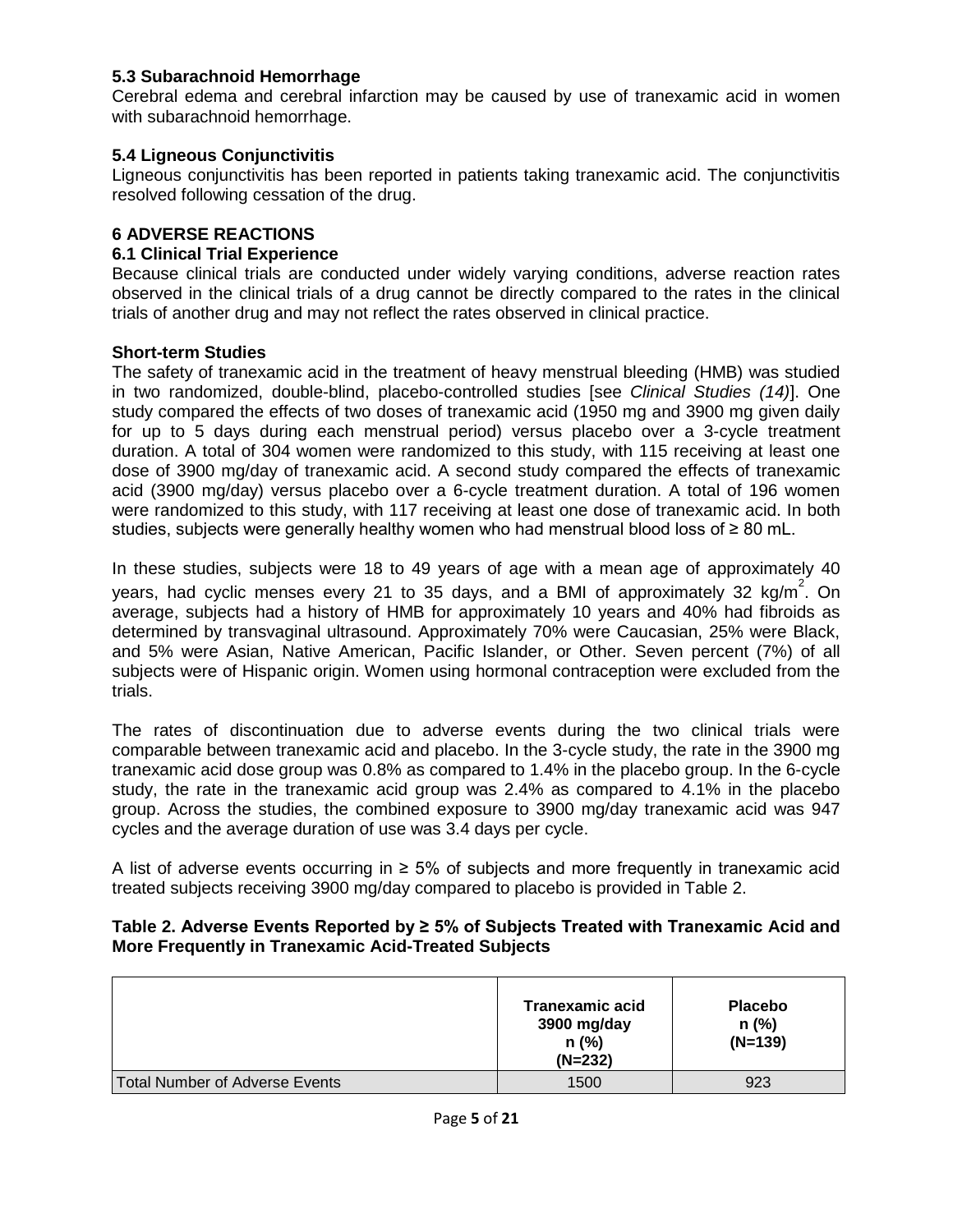| Number of Subjects with at Least One Adverse Event | 208 (89.7%) | 122 (87.8%) |
|----------------------------------------------------|-------------|-------------|
| <b>HEADACHE<sup>a</sup></b>                        | 117 (50.4%) | 65 (46.8%)  |
| NASAL & SINUS SYMPTOMS <sup>b</sup>                | 59 (25.4%)  | 24 (17.3%)  |
| <b>BACK PAIN</b>                                   | 48 (20.7%)  | 21 (15.1%)  |
| ABDOMINAL PAIN <sup>c</sup>                        | 46 (19.8%)  | 25 (18.0%)  |
| MUSCULOSKELETAL PAIN <sup>d</sup>                  | 26 (11.2%)  | 4(2.9%)     |
| <b>ARTHRALGIA<sup>e</sup></b>                      | 16 (6.9%)   | $7(5.0\%)$  |
| MUSCLE CRAMPS & SPASMS                             | 15 (6.5%)   | 8(5.8%)     |
| <b>MIGRAINE</b>                                    | 14 (6.0%)   | 8(5.8%)     |
| <b>ANEMIA</b>                                      | 13 (5.6%)   | 5(3.6%)     |
| <b>FATIGUE</b>                                     | 12 (5.2%)   | 6(4.3%)     |

<sup>a</sup>Includes headache and tension headache

<sup>b</sup>Nasal and sinus symptoms include nasal, respiratory tract and sinus congestion, sinusitis, acute sinusitis, sinus headache, allergic sinusitis and sinus pain, and multiple allergies and seasonal allergies

<sup>c</sup>Abdominal pain includes abdominal tenderness and discomfort

<sup>d</sup>Musculoskeletal pain includes musculoskeletal discomfort and myalgia

<sup>e</sup>Arthralgia includes joint stiffness and swelling

## **Long-term Studies**

Long-term safety of tranexamic acid was studied in two open-label studies. In one study, subjects with physician-diagnosed heavy menstrual bleeding (not using the alkaline hematin methodology) were treated with 3900 mg/day for up to 5 days during each menstrual period for up to 27 menstrual cycles. A total of 781 subjects were enrolled and 239 completed the study through 27 menstrual cycles. A total of 12.4% of the subjects withdrew due to adverse events. Women using hormonal contraception were excluded from the study. The total exposure in this study to 3900 mg/day tranexamic acid was 10,213 cycles. The average duration of tranexamic acid use was 2.9 days per cycle.

A long-term open-label extension study of subjects from the two short-term efficacy studies was also conducted in which subjects were treated with 3900 mg/day for up to 5 days during each menstrual period for up to 9 menstrual cycles. A total of 288 subjects were enrolled and 196 subjects completed the study through 9 menstrual cycles. A total of 2.1% of the subjects withdrew due to adverse events. The total exposure to 3900 mg/day tranexamic acid in this study was 1,956 cycles. The average duration of tranexamic acid use was 3.5 days per cycle.

The types and severity of adverse events in these two long-term open-label trials were similar to those observed in the double-blind, placebo-controlled studies although the percentage of subjects reporting them was greater in the 27-month study, most likely because of the longer study duration.

A case of severe allergic reaction to tranexamic acid was reported in the extension trial, involving a subject on her fourth cycle of treatment, who experienced dyspnea, tightening of her throat, and facial flushing that required emergency medical treatment.

## <span id="page-5-0"></span>**6.2 Postmarketing Experience**

The following adverse reactions have been identified from postmarketing experience with tranexamic acid. Because these reactions are reported voluntarily from a population of uncertain size, it is not always possible to reliably estimate their frequency or establish a causal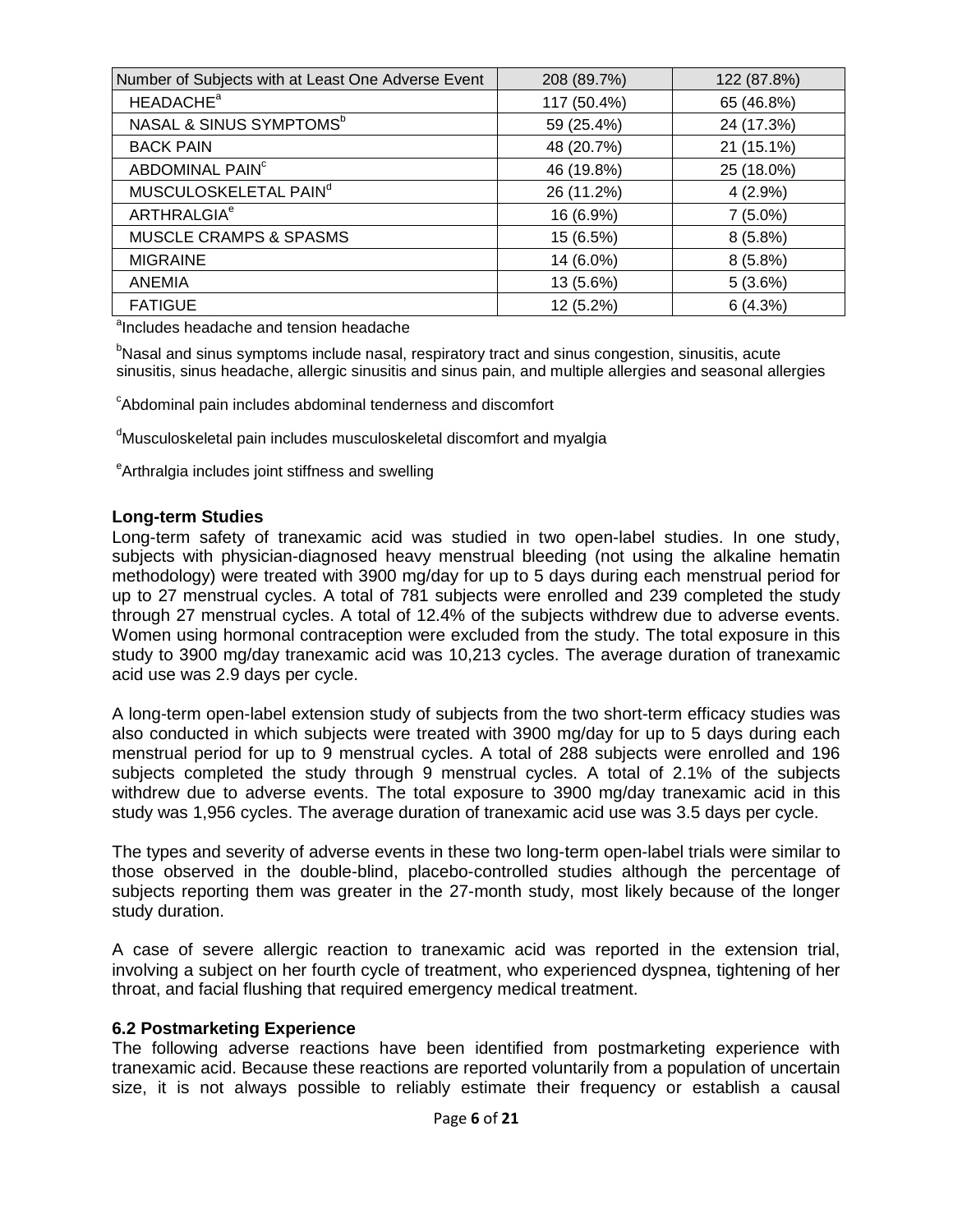relationship to drug exposure.

Based on US and worldwide postmarketing reports, the following have been reported in patients receiving tranexamic acid for various indications:

- Nausea, vomiting, and diarrhea
- Allergic skin reactions
- Anaphylactic shock and anaphylactoid reactions
- Thromboembolic events (e.g., deep vein thrombosis, pulmonary embolism, cerebral thrombosis, acute renal cortical necrosis, and central retinal artery and vein obstruction); cases have been associated with concomitant use of combination hormonal contraceptives
- Impaired color vision and other visual disturbances
- Dizziness

# <span id="page-6-0"></span>**7 DRUG INTERACTIONS**

No drug-drug interaction studies were conducted with tranexamic acid.

# <span id="page-6-1"></span>**7.1 Hormonal Contraceptives**

Because tranexamic acid is antifibrinolytic, concomitant use of hormonal contraception and tranexamic acid may further exacerbate the increased thrombotic risk associated with combination hormonal contraceptives. For this reason, concomitant use of tranexamic acid with combination hormonal contraceptives is contraindicated [see *Contraindications (4) and Warnings and Precautions (5.1)*].

# <span id="page-6-2"></span>**7.2 Tissue Plasminogen Activators**

Concomitant therapy with tissue plasminogen activators may decrease the efficacy of both tranexamic acid and tissue plasminogen activators. Therefore, exercise caution if a woman taking tranexamic acid therapy requires tissue plasminogen activators.

# <span id="page-6-3"></span>**7.3 Factor IX Complex Concentrates or Anti-Inhibitor Coagulant Concentrates**

Tranexamic acid is not recommended for women taking either Factor IX complex concentrates or anti-inhibitor coagulant concentrates because the risk of thrombosis may be increased [see *Warnings and Precautions (5.1)* and *Clinical Pharmacology (12.3)*].

# <span id="page-6-4"></span>**7.4 All-Trans Retinoic Acid (Oral Tretinoin)**

Exercise caution when prescribing tranexamic acid to women with acute promyelocytic leukemia taking all-trans retinoic acid for remission induction because of possible exacerbation of the procoagulant effect of all-trans retinoic acid [see *Warnings and Precautions (5.1)* and *Clinical Pharmacology (12.3)*].

# <span id="page-6-5"></span>**8 USE IN SPECIFIC POPULATIONS**

# <span id="page-6-6"></span>**8.1 Pregnancy** (Category B)

Tranexamic acid is not indicated for use in pregnant women**.** Reproduction studies have been performed in mice, rats and rabbits and have revealed no evidence of impaired fertility or harm to the fetus due to tranexamic acid. However, tranexamic acid is known to cross the placenta and appears in cord blood at concentrations approximately equal to the maternal concentration. There are no adequate and well-controlled studies in pregnant women [see *Nonclinical Toxicology (13.1)*].

An embryo-fetal developmental toxicity study in rats and a perinatal developmental toxicity study in rats were conducted using tranexamic acid. No adverse effects were observed in either study at doses up to 4 times the recommended human oral dose of 3900 mg/day based on mg/m<sup>2</sup>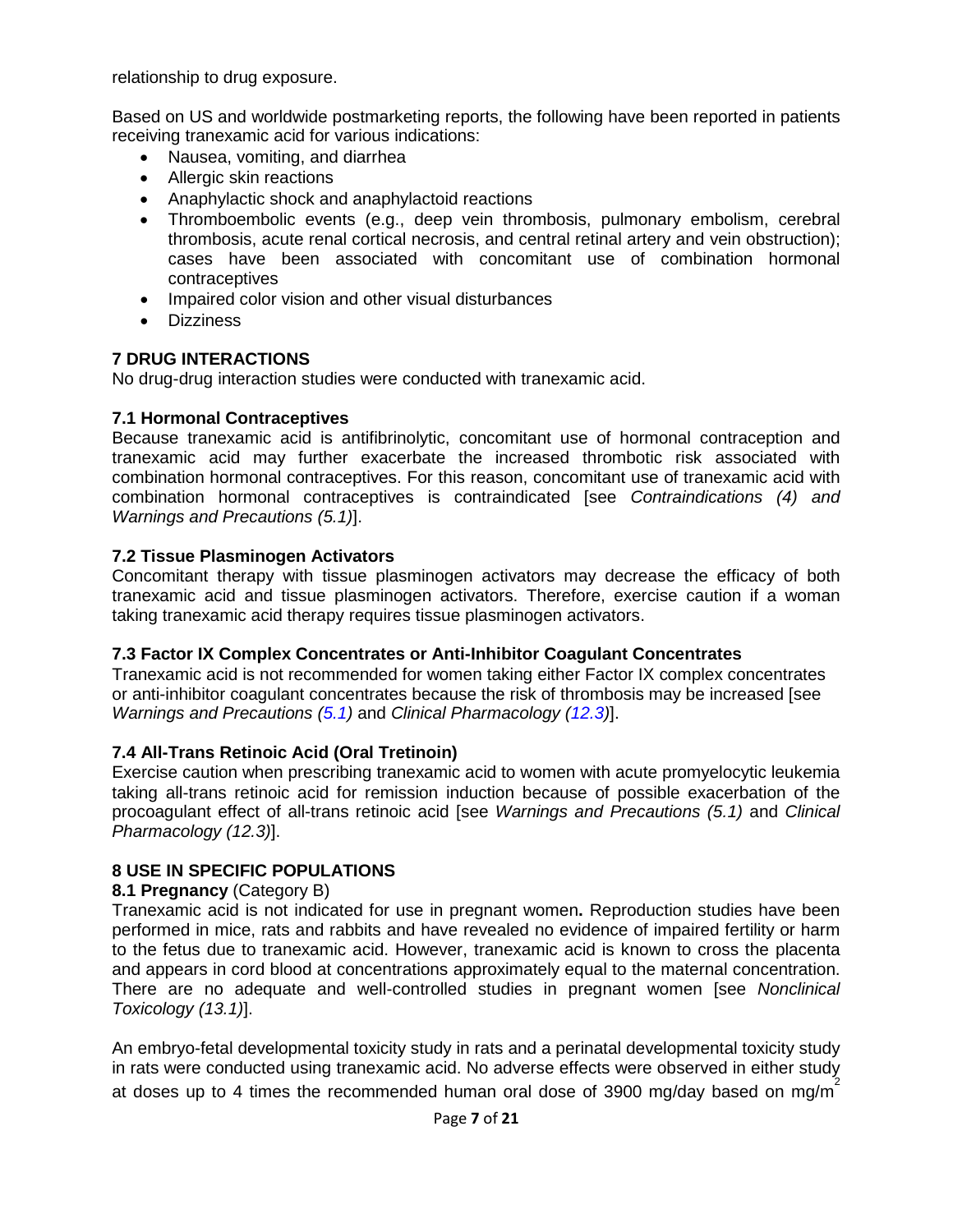<span id="page-7-0"></span>(actual animal dose 1500 mg/kg/day).

# **8.3 Nursing Mothers**

Tranexamic acid is present in the mother's milk at a concentration of about one hundredth of the corresponding serum concentration. Tranexamic acid should be used during lactation only if clearly needed.

# <span id="page-7-1"></span>**8.4 Pediatric Use**

Tranexamic acid is indicated for women of reproductive age and is not intended for use in premenarcheal girls. Based on a pharmacokinetic study in 20 adolescent females, 12 to 16 years of age, no dose adjustment is needed in the adolescent population [see *Clinical Pharmacology (12.3)*].

# <span id="page-7-2"></span>**8.5 Geriatric Use**

Tranexamic acid is indicated for women of reproductive age and is not intended for use by postmenopausal women.

# <span id="page-7-3"></span>**8.6 Renal Impairment**

The effect of renal impairment on the pharmacokinetics of tranexamic acid has not been studied. Because tranexamic acid is primarily eliminated via the kidneys by glomerular filtration with more than 95% excreted as unchanged in urine, dosage adjustment in patient with renal impairment is needed [see *Dosage and Administration (2.2)* and *Clinical Pharmacology (12.3)*].

# <span id="page-7-4"></span>**8.7 Hepatic Impairment**

The effect of hepatic impairment on the pharmacokinetics of tranexamic acid has not been studied. Because only a small fraction of the drug is metabolized, dosage adjustment in patients with hepatic impairment is not needed [see *Clinical Pharmacology (12.3)*].

# <span id="page-7-5"></span>**10 OVERDOSAGE**

There are no known cases of intentional overdose with tranexamic acid and no subjects in the clinical program took more than 2 times the prescribed amount of tranexamic acid in a 24-hour period (>7800 mg/day). However, cases of overdose of tranexamic acid have been reported. Based on these reports, symptoms of overdose may include gastrointestinal (nausea, vomiting, diarrhea); hypotensive (e.g., orthostatic symptoms); thromboembolic (arterial, venous, embolic); visual impairment; mental status changes; myoclonus; or rash. No specific information is available on the treatment of overdose with tranexamic acid. In the event of overdose, employ the usual supportive measures (e.g., clinical monitoring and supportive therapy) as dictated by the patient's clinical status.

# <span id="page-7-6"></span>**11 DESCRIPTION**

Tranexamic acid is an antifibrinolytic drug. The chemical name is trans-4-aminomethylcyclohexanecarboxylic acid. The structural formula is: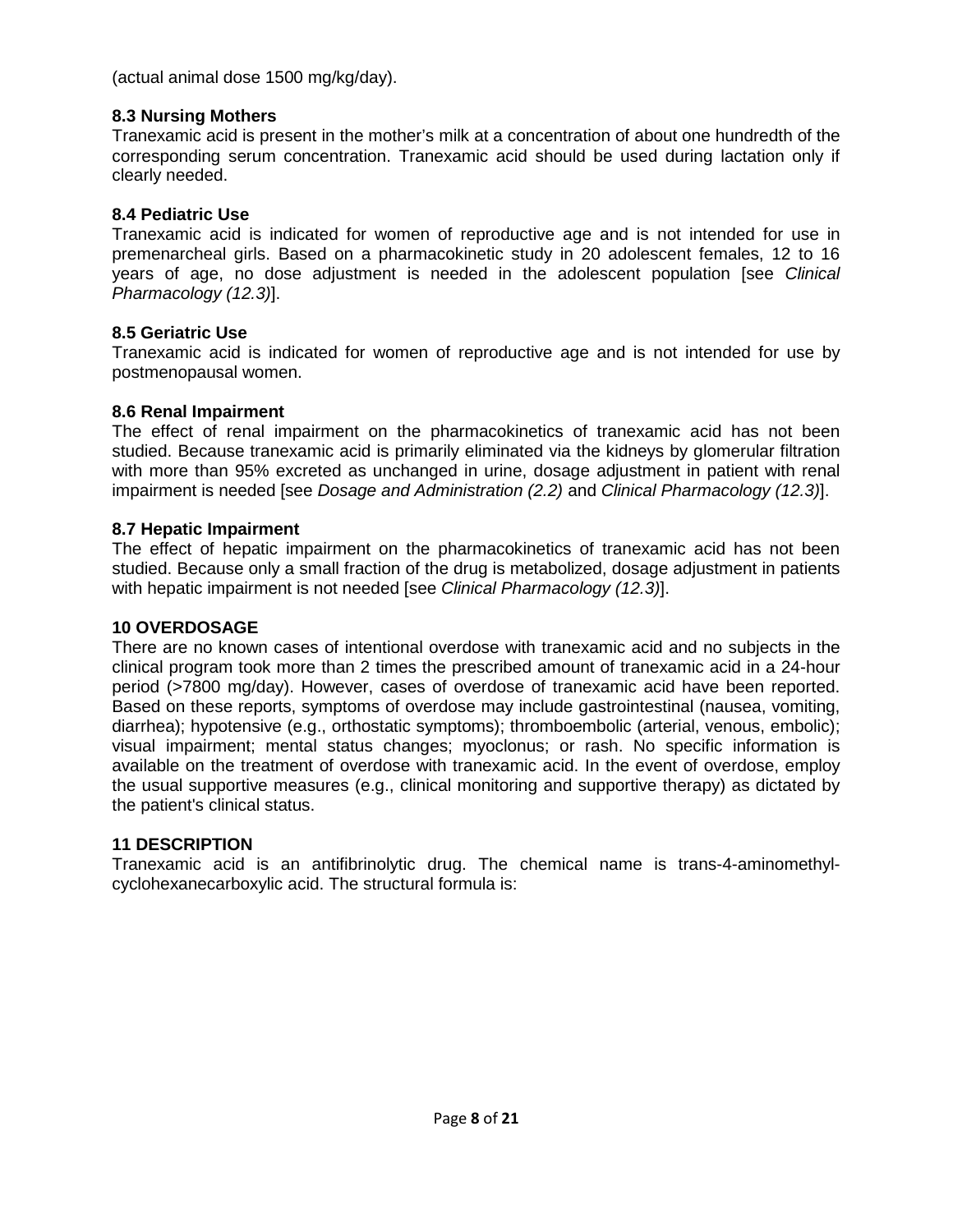

Tranexamic acid is a white crystalline powder. It is freely soluble in water and in glacial acetic acid and is very slightly soluble in ethanol and practically insoluble in ether. The molecular formula is  $C_8H_{15}NO_2$  and the molecular weight is 157.2.

Tranexamic acid tablets are provided as white to off-white, oval, biconvex tablets. Engraved "APO" on one side, "TRA 650" on the other side. The active ingredient in each tablet is 650 mg tranexamic acid. The inactive ingredients contained in each tablet are: ethylcellulose 7FP, colloidal silicon dioxide, croscarmellose sodium, and magnesium stearate.

## <span id="page-8-0"></span>**12 CLINICAL PHARMACOLOGY**

### <span id="page-8-1"></span>**12.1 Mechanism of Action**

Tranexamic acid is a synthetic lysine amino acid derivative, which diminishes the dissolution of hemostatic fibrin by plasmin. In the presence of tranexamic acid, the lysine receptor binding sites of plasmin for fibrin are occupied, preventing binding to fibrin monomers, thus preserving and stabilizing fibrin's matrix structure.

The antifibrinolytic effects of tranexamic acid are mediated by reversible interactions at multiple binding sites within plasminogen. Native human plasminogen contains 4 to 5 lysine binding sites with low affinity for tranexamic acid ( $K_d = 750 \mu \text{mol/L}$ ) and 1 with high affinity ( $K_d = 1.1 \mu \text{mol/L}$ ). The high affinity lysine site of plasminogen is involved in its binding to fibrin. Saturation of the high affinity binding site with tranexamic acid displaces plasminogen from the surface of fibrin. Although plasmin may be formed by conformational changes in plasminogen, binding to and dissolution of the fibrin matrix is inhibited.

## <span id="page-8-2"></span>**12.2 Pharmacodynamics**

Tranexamic acid, at *in vitro* concentrations of 25 to 100 M, reduces by 20 to 60% the maximal rate of plasmin lysis of fibrin catalyzed by tissue plasminogen activator (tPA).

Elevated concentrations of endometrial, uterine, and menstrual blood tPA are observed in women with heavy menstrual bleeding (HMB) compared to women with normal menstrual blood loss. The effect of tranexamic acid on lowering endometrial tPA activity and menstrual fluid fibrinolysis is observed in women with HMB receiving tranexamic acid total oral doses of 2 to 3 g/day for 5 days.

In healthy subjects, tranexamic acid at blood concentrations less than 10 mg/mL has no effect on the platelet count, the coagulation time or various coagulation factors in whole blood or citrated blood. Tranexamic acid, however, at blood concentrations of 1 and 10 mg/mL prolongs the thrombin time.

#### *Cardiac Electrophysiology*

The effect of tranexamic acid on QT interval was evaluated in a randomized, single-dose, 4-way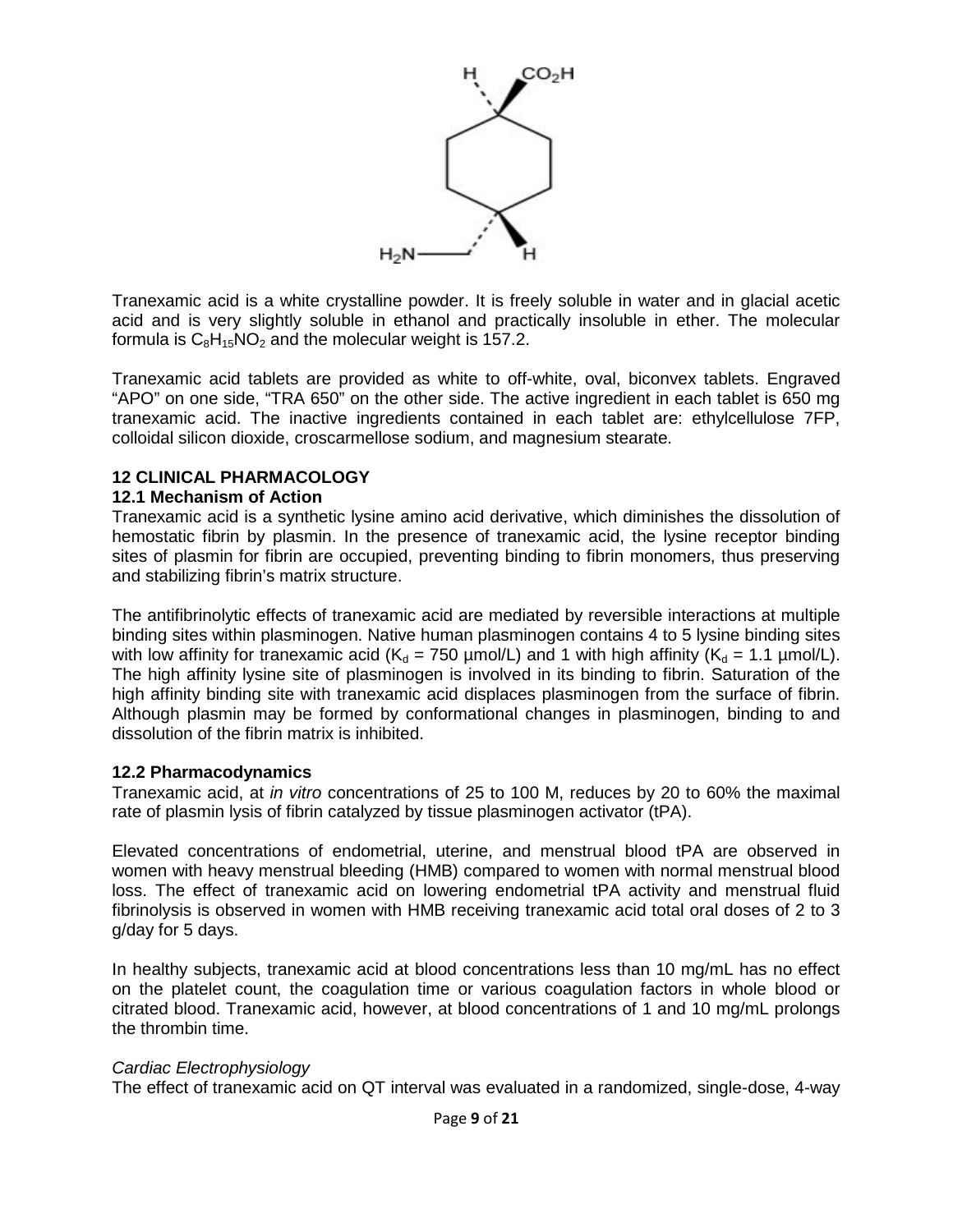crossover study in 48 healthy females aged 18 to 49 years. Subjects received (1) tranexamic acid 1300 mg (two 650 mg tablets), (2) tranexamic acid 3900 mg (six 650 mg tablets; three times the recommended single dose), (3) moxifloxacin 400 mg, and (4) placebo. There was no significant increase in the corrected QT interval at any time up to 24 hours after the administration of either dose of tranexamic acid. Moxifloxacin, the active control, was associated with a maximum 14.11 msec mean increase in corrected QT interval (moxifloxacin – placebo) at 3 hours after administration.

# <span id="page-9-0"></span>**12.3 Pharmacokinetics**

# *Absorption*

After a single oral administration of two 650 mg tablets of tranexamic acid, the peak plasma concentration ( $C_{\text{max}}$ ) occurred at approximately 3 hours ( $T_{\text{max}}$ ). The absolute bioavailability of tranexamic acid in women aged 18 to 49 is approximately 45%. Following multiple oral doses (two 650 mg tablets three times daily) administration of tranexamic acid for 5 days, the mean  $C<sub>max</sub>$  increased by approximately 19% and the mean area under the plasma concentration-time curve (AUC) remained unchanged, compared to a single oral dose administration (two 650 mg tablets). Plasma concentrations reached steady state at the  $5<sup>th</sup>$  dose of tranexamic acid on Day 2.

The mean plasma pharmacokinetic parameters of tranexamic acid determined in 19 healthy women following a single (two 650 mg tablets) and multiple (two 650 mg tablets three times daily for 5 days) oral dose of tranexamic acid are shown in Table 3.

|                   |  | Table 3. Mean (CV%) Pharmacokinetic Parameters Following a Single (two 650 mg     |  |
|-------------------|--|-----------------------------------------------------------------------------------|--|
|                   |  | tablets) and Multiple Oral Dose (two 650 mg tablets three times daily for 5 days) |  |
|                   |  | Administration of Tranexamic Acid Tablets in 19 Healthy Women under Fasting       |  |
| <b>Conditions</b> |  |                                                                                   |  |

|                                                               | <b>Arithmetic Mean (CV%)</b>        |                            |  |
|---------------------------------------------------------------|-------------------------------------|----------------------------|--|
| <b>Parameter</b>                                              | <b>Multiple dose</b><br>Single dose |                            |  |
| $C_{\text{max}}$ (mcg/mL)                                     | 13.83 (32.14)                       | 16.41 (26.19)              |  |
| ! AUC <sub>tldc</sub> (mcg∙h/mL)                              | 77.96 (31.14)                       | 77.67 <sup>a</sup> (29.39) |  |
| I AUC <sub>inf</sub> (mcg•h/mL)                               | 80.19 (30.43)                       |                            |  |
| $\mathsf{T}_{\mathsf{max}}\left(\mathsf{h}\right)^\mathsf{b}$ | $2.5(1 - 5)$                        | $2.5(2 - 3.5)$             |  |
| $t_{1/2}$ (h)                                                 | 11.08 (16.94)                       |                            |  |

 $C_{\text{max}}$  = maximum concentration

AUC $_{tdc}=$  area under the drug concentration curve from time 0 to time of last determinable concentration  $AUC_{\text{inf}}$  = area under the drug concentration curve from time 0 to infinity

 $T<sub>max</sub>$  = time to maximum concentration

 $T_{1/2}$  = terminal elimination half-life

 $A\overset{\sim}{\text{AUC}}_{0\text{-}\tan}$  (mcg•h/mL)= area under the drug concentration curve from time 0 to 8 hours

 $b$ Data presented as median (range)

Effect of food: Tranexamic acid may be administered without regard to meals. A single dose administration (two 650 mg tablets) of tranexamic acid with food increased both  $C_{\text{max}}$  and AUC by 7% and 16%, respectively.

# *Distribution*

Tranexamic acid is 3% bound to plasma proteins with no apparent binding to albumin. Tranexamic acid is distributed with an initial volume of distribution of 0.18 L/kg and steady-state apparent volume of distribution of 0.39 L/kg.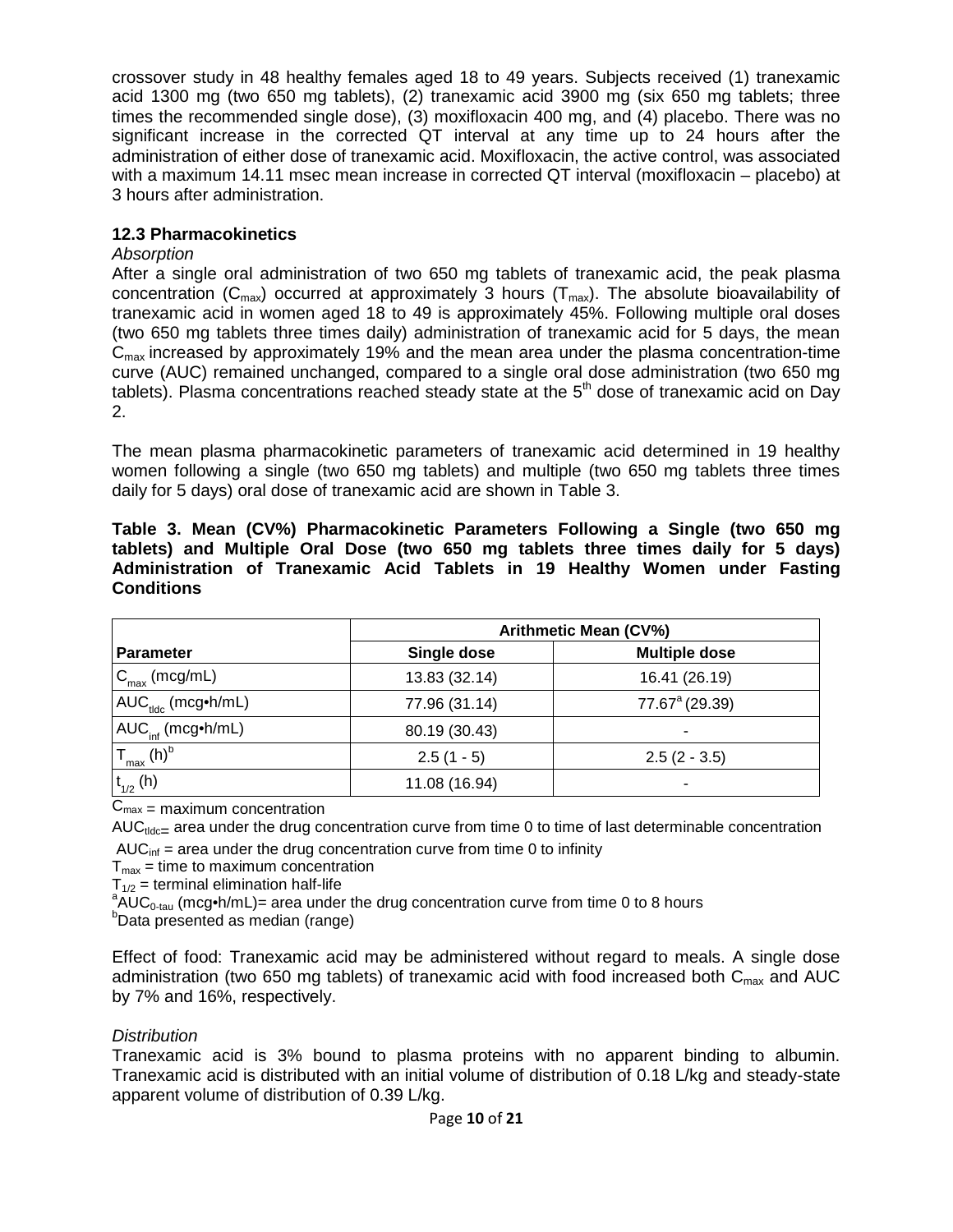Tranexamic acid crosses the placenta. The concentration in cord blood after an intravenous injection of 10 mg/kg to pregnant women is about 30 mg/L, as high as in the maternal blood.

Tranexamic acid concentration in cerebrospinal fluid is about one tenth of the plasma concentration.

The drug passes into the aqueous humor of the eye achieving a concentration of approximately one tenth of plasma concentrations.

#### *Metabolism*

A small fraction of the tranexamic acid is metabolized.

#### *Excretion*

Tranexamic acid is eliminated by urinary excretion primarily via glomerular filtration with more than 95% of the dose excreted unchanged. Excretion of tranexamic acid is about 90% at 24 hours after intravenous administration of 10 mg/kg. Most elimination post intravenous administration occurred during the first 10 hours, giving an apparent elimination half-life of approximately 2 hours. The mean terminal half-life of tranexamic acid is approximately 11 hours. Plasma clearance of tranexamic acid is 110-116 mL/min.

### *Specific Populations*

#### *Pregnancy* (Category B)

Tranexamic acid is not indicated for use in pregnant women*.* Tranexamic acid is known to cross the placenta and appears in cord blood at concentrations approximately equal to maternal concentration. There are no adequate and well-controlled studies in pregnant women [see *Use in Specific Populations (8.1)*].

#### *Nursing Mothers*

Tranexamic acid is present in the mother's milk at a concentration of about one hundredth of the corresponding serum concentrations. Tranexamic acid should be used during lactation only if clearly needed [see *Use in Specific Populations (8.3)*].

#### *Pediatric Use*

Tranexamic acid is indicated for women of reproductive age and is not intended for use in premenarcheal girls. In a randomized, single dose, two-way crossover study of two dose levels (650 mg and 1,300 mg [two 650 mg tablets]), pharmacokinetics of tranexamic acid was evaluated in 20 female adolescents (12 to 16 years of age) with heavy menstrual bleeding. The  $C<sub>max</sub>$  and AUC values after a single oral dose of 650 mg in the adolescent females were 32 to 36% less than those after a single oral dose of 1,300 mg in the adolescent females. The  $C_{\text{max}}$ and AUC values after a single oral dose of 1300 mg in the adolescent females were 20 to 25% less than those in the adult females given the same dose in a separate study. [see *Use in Specific Populations (8.4)*]

#### *Geriatric Use*

Tranexamic acid is indicated for women of reproductive age and is not intended for use by postmenopausal women.

#### *Renal Impairment*

The effect of renal impairment on the disposition of tranexamic acid has not been evaluated. Urinary excretion following a single intravenous injection of tranexamic acid declines as renal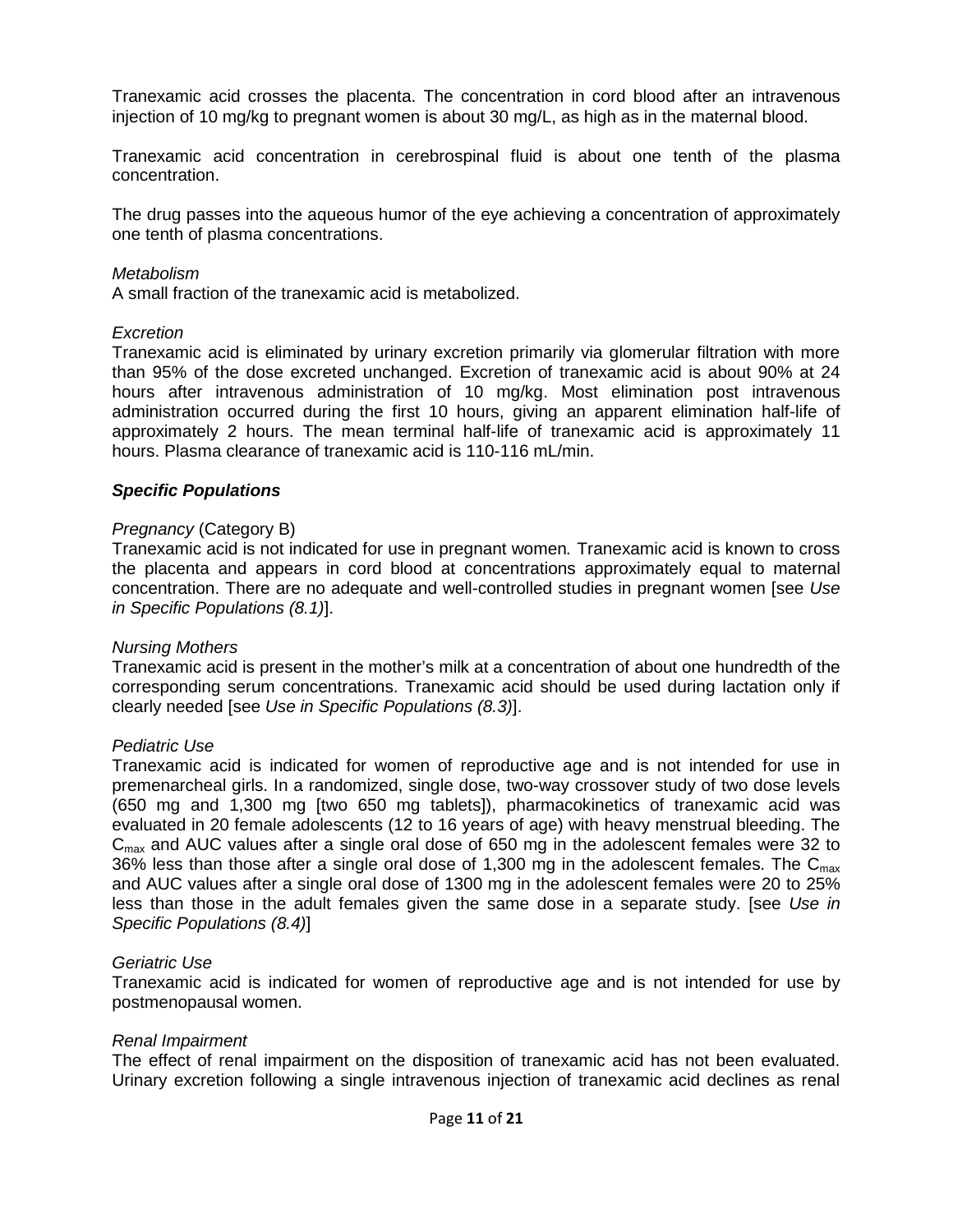function decreases. Following a single 10 mg/kg intravenous injection of tranexamic acid in 28 patients, the 24-hour urinary fractions of tranexamic acid with serum creatinine concentrations 1.4 to 2.8, 2.8 to 5.7, and greater than 5.7 mg/dL were 51, 39, and 19%, respectively. The 24 hour tranexamic acid plasma concentrations for these patients demonstrated a direct relationship to the degree of renal impairment. Therefore, dose adjustment is needed in patients with renal impairment [see *Dosage and Administration (2.2)*].

## *Hepatic Impairment*

The effect of hepatic impairment on the disposition of tranexamic acid has not been evaluated. One percent and 0.5 percent of an oral dose are excreted as a dicarboxylic acid and acetylated metabolite, respectively. Because only a small fraction of the drug is metabolized, no dose adjustment is needed in patients with hepatic impairment.

## *Drug Interactions*

No drug-drug interaction studies were conducted with tranexamic acid.

## *Hormonal Contraceptives*

Because tranexamic acid is antifibrinolytic, concomitant use of hormonal contraception and tranexamic acid may further exacerbate the increased thrombotic risk associated with combination hormonal contraceptives. For this reason, concomitant use of tranexamic acid with combination hormonal contraceptives is contraindicated [see *Contraindications (4), Warnings and Precautions (5.1) and Drug Interactions (7.1)*].

# *Factor IX Complex Concentrates or Anti-inhibitor Coagulant Concentrates*

Tranexamic acid is not recommended in patients taking either Factor IX complex concentrates or anti-inhibitor coagulant concentrates because the risk of thrombosis may be increased [see *Warnings and Precautions (5.1)* and *Drug Interactions (7.3)*].

# *Tissue Plasminogen Activators*

Concomitant therapy with tissue plasminogen activators may decrease the efficacy of both tranexamic acid and tissue plasminogen activators. Therefore, exercise caution if a patient taking tranexamic acid therapy requires tissue plasminogen activators [see *Drug Interactions (7.2)*].

# *All-Trans Retinoic Acid (Oral Tretinoin)*

In a study involving 28 patients with acute promyelocytic leukemia who were given either orally administered all-trans retinoic acid plus intravenously administered tranexamic acid, all-trans retinoic acid plus chemotherapy, or all-trans retinoic acid plus tranexamic acid plus chemotherapy, all 4 patients who were given all-trans retinoic acid plus tranexamic acid died, with 3 of the 4 deaths due to thrombotic complications. It appears that the procoagulant effect of all-trans retinoic acid may be exacerbated by concomitant use of tranexamic acid. Therefore, exercise caution when prescribing tranexamic acid to patients with acute promyelocytic leukemia taking all-trans retinoic acid [see *Warnings and Precautions (5.1)* and *Drug Interactions (7.4)*].

# <span id="page-11-0"></span>**13 NONCLINICAL TOXICOLOGY**

# <span id="page-11-1"></span>**13.1 Carcinogenesis, Mutagenesis, Impairment of Fertility**

## *Carcinogenesis*

Carcinogenicity studies with tranexamic acid in male mice at doses as high as 6 times the recommended human dose of 3900 mg/day showed an increased incidence of leukemia which may have been related to treatment. Female mice were not included in this experiment.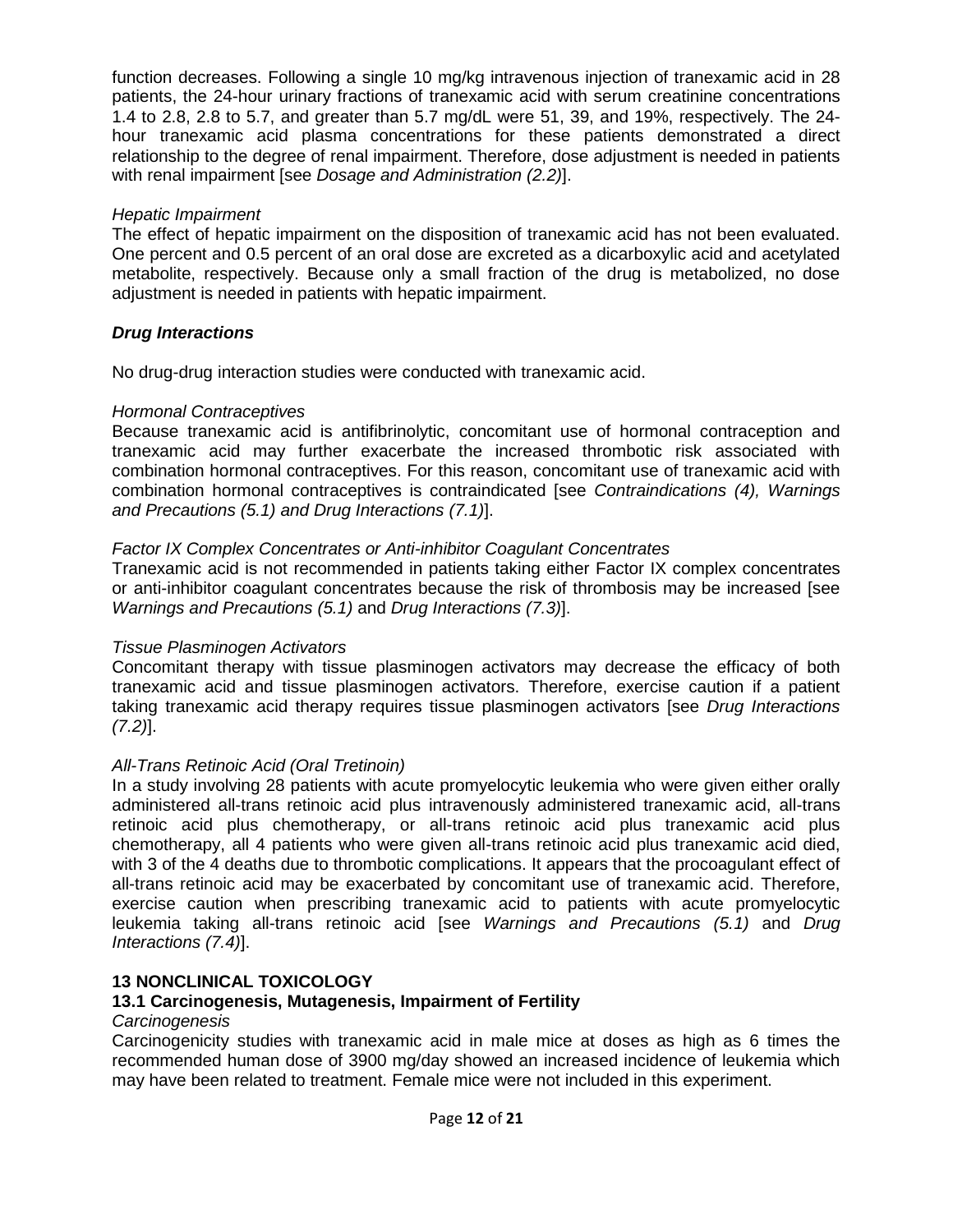The dose multiple referenced above is based on body surface area (mg/m<sup>2</sup>). Actual daily dose in mice was up to 5000 mg/kg/day in food.

Hyperplasia of the biliary tract and cholangioma and adenocarcinoma of the intrahepatic biliary system have been reported in one strain of rats after dietary administration of doses exceeding the maximum tolerated dose for 22 months. Hyperplastic, but not neoplastic, lesions were reported at lower doses. Subsequent long-term dietary administration studies in a different strain of rat, each with an exposure level equal to the maximum level employed in the earlier experiment, have failed to show such hyperplastic/neoplastic changes in the liver.

## *Mutagenesis*

Tranexamic acid was neither mutagenic nor clastogenic in the *in vitro* Bacterial Reverse Mutation Assay (Ames test), *in vitro* chromosome aberration test in Chinese hamster cells, and in *in vivo* chromosome aberration tests in mice and rats.

## *Impairment of Fertility*

Reproductive studies performed in mice, rats and rabbits have not revealed any evidence of impaired fertility or adverse effects on the fetus due to tranexamic acid.

In a rat embryo-fetal developmental toxicity study, tranexamic acid had no adverse effects on embryo-fetal development when administered during the period of organogenesis (from gestation days 6 through 17) at doses 1, 2 and 4 times the recommended human oral dose of 3900 mg/day. In a perinatal-postnatal study in rats, tranexamic acid had no adverse effects on pup viability, growth or development when administered from gestation day 6 through postnatal day 20 at doses 1, 2 and 4 times the recommended human oral dose of 3900 mg/day.

The dose multiples referenced above are based on body surface area (mg/m<sup>2</sup>). Actual daily doses in rats were 300, 750 or 1500 mg/kg/day.

## <span id="page-12-0"></span>**13.2 Animal Toxicology and/or Pharmacology**

## *Ocular Effects*

In a 9-month toxicology study, dogs were administered tranexamic acid in food at doses of 0, 200, 600, or 1200 mg/kg/day. These doses are approximately 2, 5, and 6 times, respectively, the recommended human oral dose of 3900 mg/day based on AUC. At 6 times the human dose, some dogs developed reversible reddening and gelatinous discharge from the eyes. Ophthalmologic examination revealed reversible changes in the nictitating membrane/conjunctiva. In some female dogs, the presence of inflammatory exudate over the bulbar conjunctival mucosa was observed. Histopathological examinations did not reveal any retinal alteration. No adverse effects were observed at 5 times the human dose.

In other studies, focal areas of retinal degeneration were observed in cats, dogs and rats following oral or intravenous tranexamic acid doses at 6 to 40 times the recommended usual human dose based on mg/m<sup>2</sup> (actual animal doses between 250 to 1600 mg/kg/day).

## <span id="page-12-1"></span>**14 CLINICAL STUDIES**

The efficacy and safety of tranexamic acid in the treatment of heavy menstrual bleeding (HMB) was demonstrated in one 3-cycle treatment and one 6-cycle treatment, randomized, doubleblind, placebo-controlled study [see *Adverse Reactions (6.1)*]. In these studies, HMB was defined as an average menstrual blood loss of ≥ 80 mL as assessed by alkaline hematin analysis of collected sanitary products over two baseline menstrual cycles. Subjects were 18 to 49 years of age with a mean age of approximately 40 years, had cyclic menses every 21 to35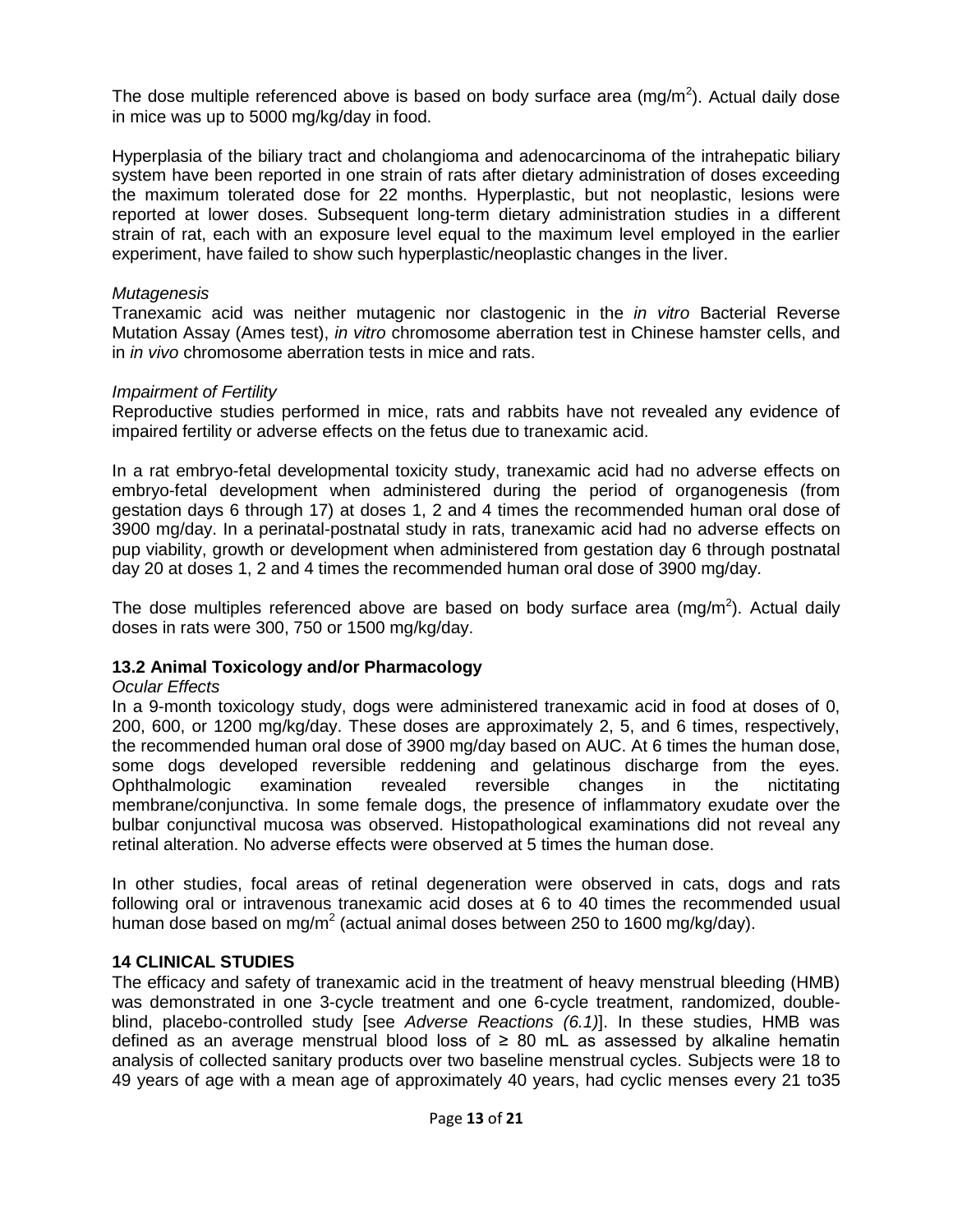days, and a BMI of approximately 32  $kg/m<sup>2</sup>$ . On average, subjects had an HMB history of approximately 10 years and 40% had fibroids as determined by transvaginal ultrasound. Approximately 70% were Caucasian, 25% were Black, and 5% were Asian, Native American, Pacific Islander, or Other. Seven percent (7%) of all subjects were of Hispanic origin.

In these studies, the primary outcome measure was menstrual blood loss (MBL), measured using the alkaline hematin method. The endpoint was change from baseline in MBL, calculated by subtracting the mean MBL during treatment from the mean pretreatment MBL.

The key secondary outcome measures were based on specific questions concerning limitations in social or leisure activities (LSLA) and limitations in physical activities (LPA). Large stains (soiling beyond the undergarment) were also included as a key secondary outcome measure.

## <span id="page-13-0"></span>**14.1 Three-Cycle Treatment Study**

This study compared the effects of two doses of tranexamic acid (1950 mg and 3900 mg given daily for up to 5 days during each menstrual period) versus placebo on MBL over a 3-cycle treatment duration. Of the 294 evaluable subjects, 115 tranexamic acid 1950 mg/day subjects, 112 tranexamic acid 3900 mg/day subjects and 67 placebo subjects took at least one dose of study drug and had post-treatment data available.

Results are shown in Table 4. MBL was statistically significantly reduced in patients treated with 3900 mg/day tranexamic acid compared to placebo. Study success also required achieving a reduction in MBL that was determined to be clinically meaningful to the subjects. The 1950 mg/day tranexamic acid dose did not meet the criteria for success.

<span id="page-13-2"></span><span id="page-13-1"></span>

| <b>Treatment Arm</b>           | N   | <b>Baseline Mean</b><br>MBL (mL) | <b>Least Squares Mean</b><br><b>Reduction in MBL (mL)</b> | <b>Percent Reduction</b><br>in MBL |
|--------------------------------|-----|----------------------------------|-----------------------------------------------------------|------------------------------------|
| Tranexamic acid<br>3900 mg/day | 112 | 169                              | $65*$                                                     | 39%                                |
| Tranexamic acid<br>1950 mg/day | 115 | 178                              | 44                                                        | 25%                                |
| Placebo                        | 67  | 154                              |                                                           | 5%                                 |

## **Table 4. Mean Reduction from Baseline in MBL**

[\\*](#page-13-2) p<0.001 versus placebo

Tranexamic acid also statistically significantly reduced limitations on social, leisure, and physical activities in the 3900 mg/day dose group compared to placebo (see Table 5). No statistically significant treatment difference was observed in response rates on the number of large stains.

# **Table 5. Secondary Outcomes in 3-Cycle Study**

| <b>Outcome Measure</b>               | N   | Baseline Mean <sup>a</sup> | <b>Least Squares Mean</b><br>Reduction <sup>b</sup> |
|--------------------------------------|-----|----------------------------|-----------------------------------------------------|
| <b>Social and Leisure Activities</b> |     |                            |                                                     |
| 3900 mg/day Tranexamic acid          | 112 | 3.00                       | 0.98 <sup>c</sup>                                   |
| Placebo                              | 66  | 2.85                       | 0.39                                                |
| <b>Physical Activities</b>           |     |                            |                                                     |
| 3900 mg/day Tranexamic acid          | 112 | 3.07                       | $0.94^\circ$                                        |
| Placebo                              | 66  | 2.96                       | 0.34                                                |
|                                      | N   |                            | Responders <sup>d</sup>                             |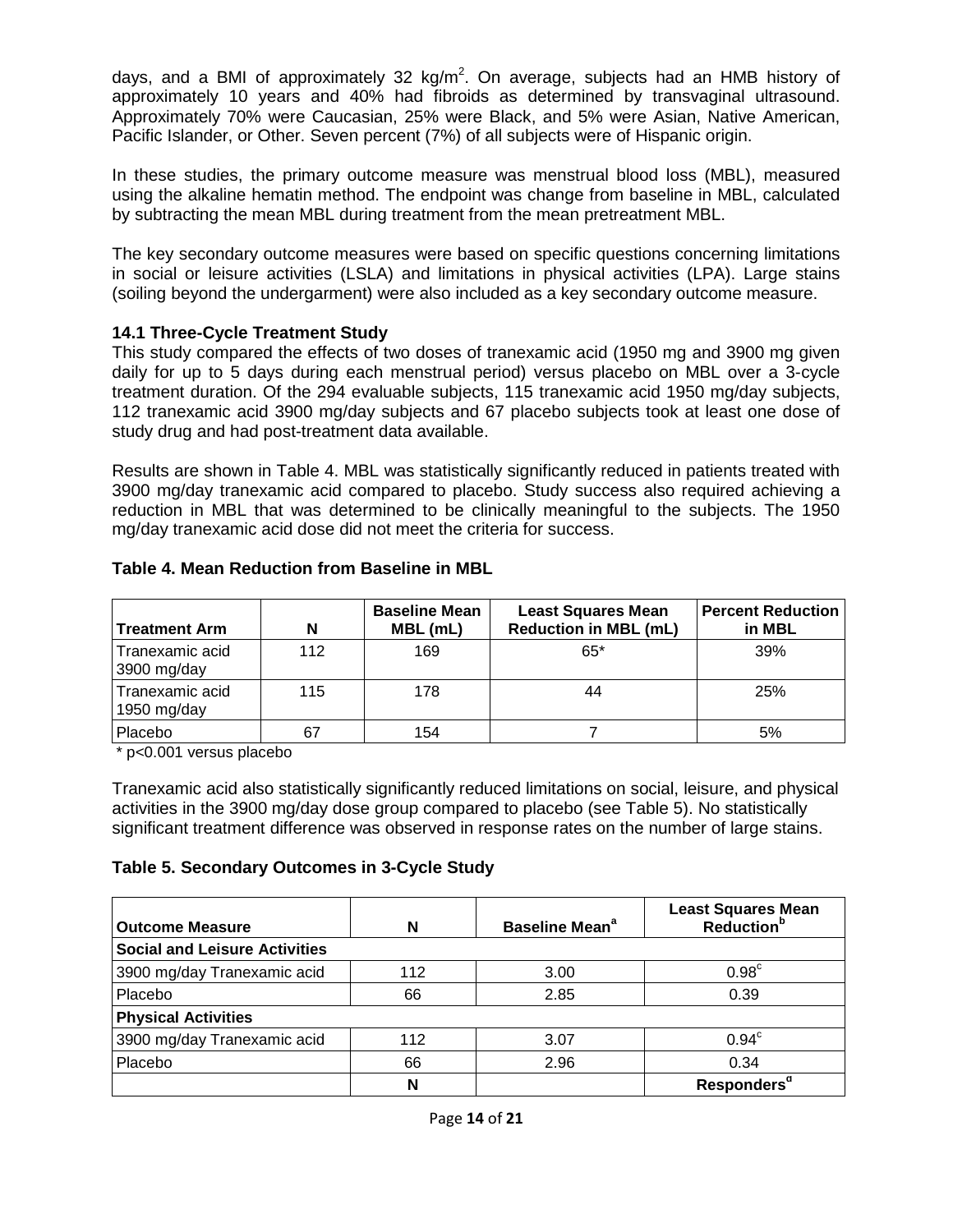| <b>Reduction in Large Stains</b> |     |              |
|----------------------------------|-----|--------------|
| 3900 mg/day Tranexamic acid      | 111 | $64\%^\circ$ |
| Placebo                          | 67  | 52%          |

<span id="page-14-0"></span> $a$  Response categories: 1=not at all limited; 2=slightly limited; 3=moderately limited; 4=quite a bit limited; 5=extremely limited

b Positive means reflect an improvement from baseline.<br>
"Positive means reflect an improvement from baseline.

<sup>d</sup> Responders are defined as subjects who experienced a reduction from baseline in frequency of large stains.

<sup>e</sup> Non-significant difference versus placebo

# **14.2 Six-Cycle Treatment Study**

This study compared the effects of tranexamic acid 3900 mg/day given daily for up to 5 days during each menstrual period versus placebo on MBL over a 6-cycle treatment duration. Of the 187 evaluable subjects, 115 tranexamic acid subjects and 72 placebo subjects took at least one dose of study drug and had post-treatment data available.

Results are shown in Table 6. MBL was statistically significantly reduced in patients treated with 3900 mg/day tranexamic acid compared to placebo. Study success also required achieving a reduction in MBL that was determined to be clinically meaningful to the subjects.

## **Table 6. Mean Reduction from Baseline in MBL**

| <b>Treatment Arm</b>           | N   | <b>Baseline Mean</b><br>MBL (mL) | <b>Least Squares</b><br>MBL (mL) | Mean Reduction in Percent Reduction<br>in MBL |
|--------------------------------|-----|----------------------------------|----------------------------------|-----------------------------------------------|
| Tranexamic acid<br>3900 mg/day | 115 | 172                              | 66*                              | 38%                                           |
| Placebo                        | 72  | 153                              | 18                               | 12%                                           |

\* p<0.001 versus placebo

Limitations on social, leisure, and physical activities were also statistically significantly reduced in the tranexamic acid group compared to placebo (see Table 7). No statistically significant treatment difference was observed in response rates on the number of large stains.

# **Table 7. Secondary Outcomes in 6-Cycle Study**

| <b>Outcome Measure</b>               | N   | Baseline Mean <sup>a</sup> | <b>Least Squares Mean</b><br>Reduction <sup>b</sup> |
|--------------------------------------|-----|----------------------------|-----------------------------------------------------|
| <b>Social and Leisure Activities</b> |     |                            |                                                     |
| 3900 mg/day Tranexamic acid          | 115 | 2.92                       | $0.85^{\circ}$                                      |
| Placebo                              | 72  | 2.74                       | 0.44                                                |
| <b>Physical Activities</b>           |     |                            |                                                     |
| 3900 mg/day Tranexamic acid          | 115 | 3.05                       | 0.87 <sup>c</sup>                                   |
| Placebo                              | 72  | 2.90                       | 0.40                                                |
|                                      | N   |                            | Responders <sup>d</sup>                             |
| <b>Reduction in Large Stains</b>     |     |                            |                                                     |
| 3900 mg/day Tranexamic acid          | 115 |                            | $57\%$ <sup>e</sup>                                 |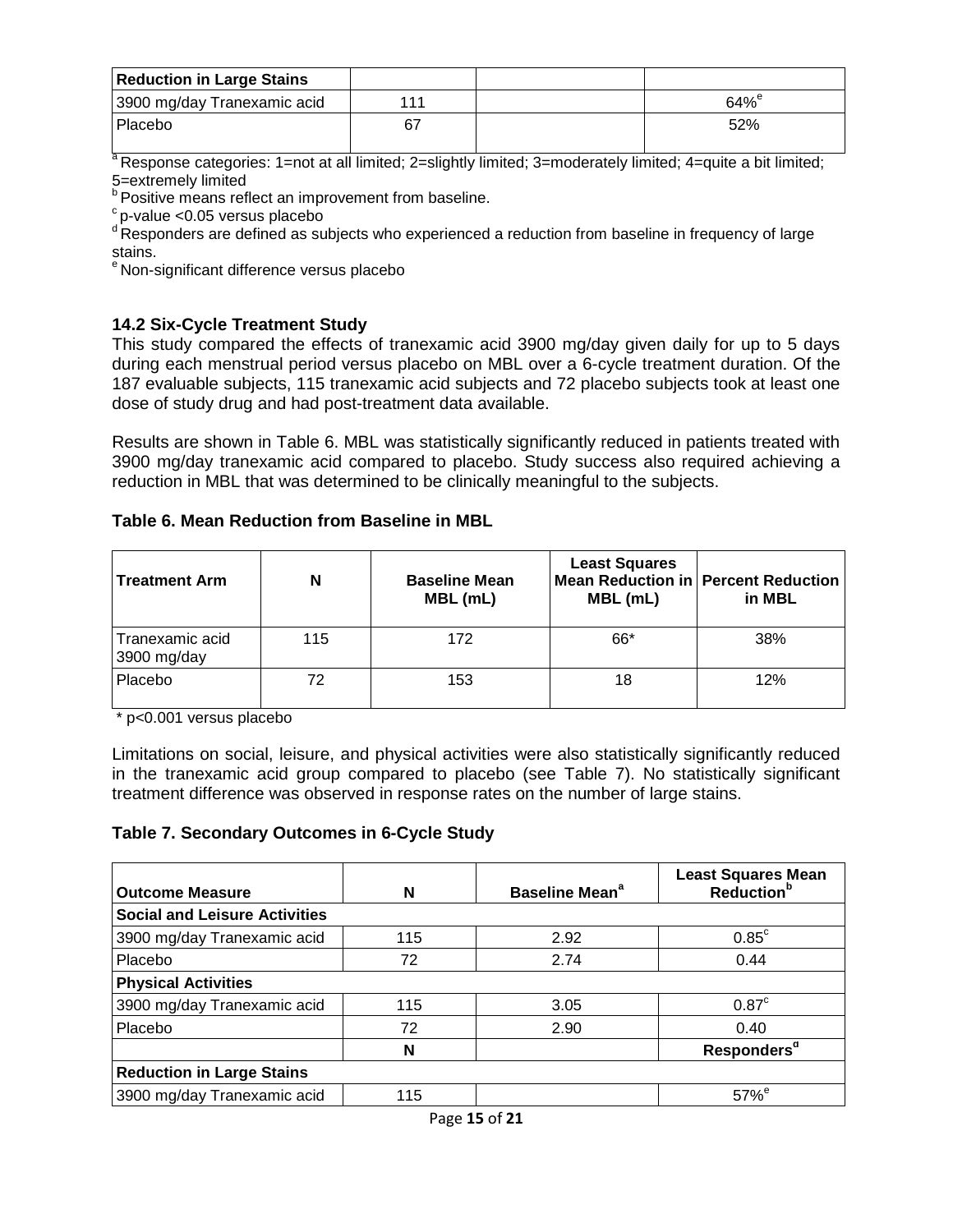| aг<br>⊥–n∩t<br>' Raenonea catagoriae: | t at all limited: 2—elightly limited: 3—moderately limited: { | $A$ —muite a hit<br>lımıtad <sup>.</sup> |
|---------------------------------------|---------------------------------------------------------------|------------------------------------------|

<span id="page-15-1"></span>slightly limited; 3=moderately limited; 4= 5=extremely limited

 $^{\circ}$  Positive means reflect an improvement from baseline  $^{\circ}$  p-value <0.05 versus placebo

d Responders are defined as subjects who experienced a reduction from baseline in frequency of large stains

<sup>3</sup> Non-significant difference versus placebo

## **14.3 MBL Results over Time**

The efficacy of tranexamic acid 3900 mg/day over 3 menstrual cycles and over 6 menstrual cycles was demonstrated versus placebo in the double-blind, placebo-controlled efficacy studies (see Figure 1). The change in MBL from baseline was similar across all post-baseline treatment cycles.

## **Figure 1: MBL Levels over Duration of Therapy**



## <span id="page-15-2"></span>**16 HOW SUPPLIED/STORAGE AND HANDLING**

Tranexamic acid tablets are provided as white to off-white, oval, biconvex tablets. Engraved "APO" on one side, "TRA 650" on the other side. They are supplied as:

- Bottles of 30s NDC 60505-3638-3
- Bottles of 100s NDC 60505-3638-1

## **Storage**

Store at 20° to 25°C (68° to 77°F); excursions permitted to 15° to 30°C (59° to 86°F) [see USP Controlled Room Temperature].

<span id="page-15-0"></span>Preserve in tight, light-resistant containers.

# **17 PATIENT COUNSELING INFORMATION**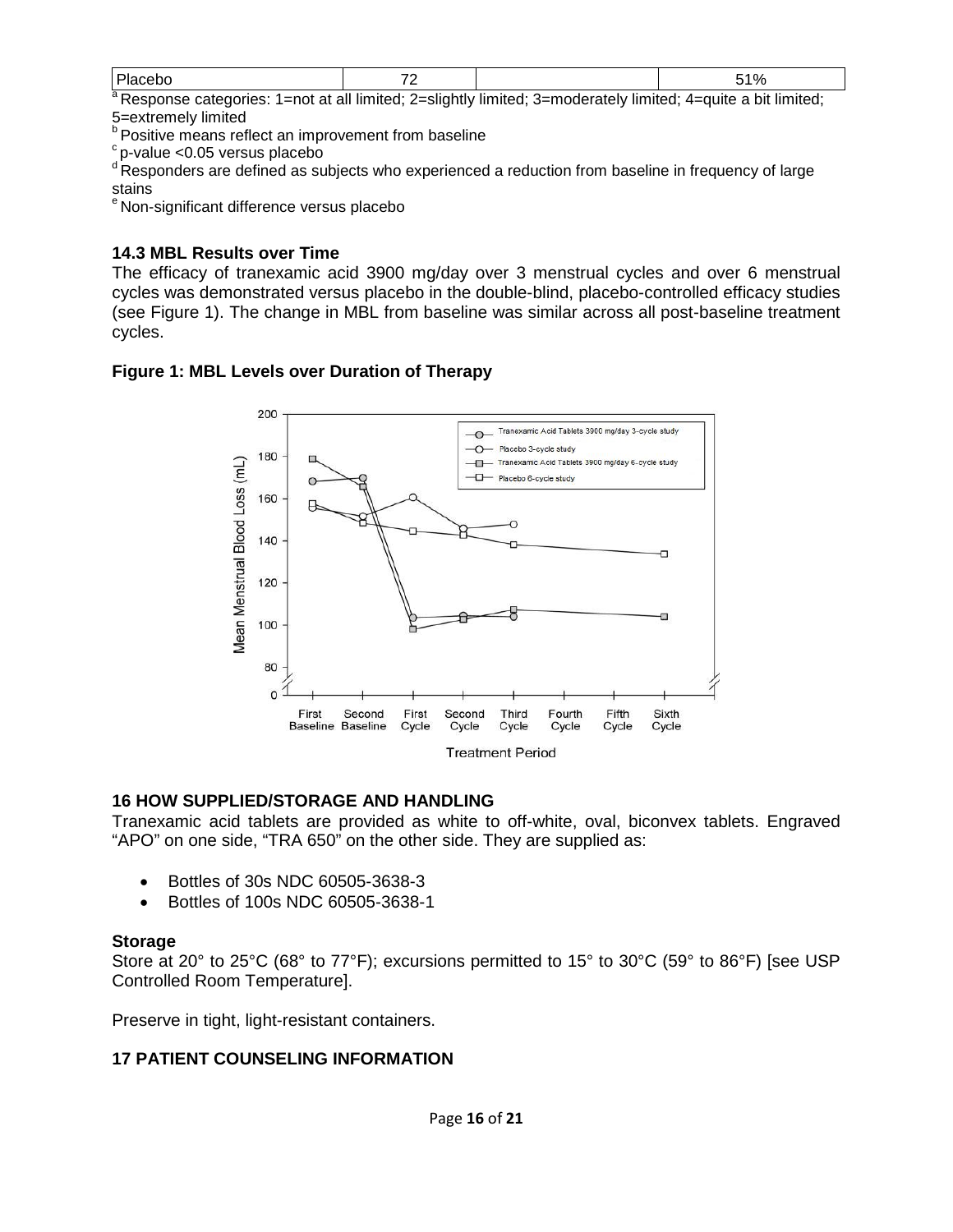See FDA-approved patient labeling (Patient Information)

Instruct patients that the usual schedule is to take two tablets with liquids, three times a day during menstruation. Patients should be instructed not to exceed 3 doses (6 tablets) in a 24 hour period or to take for more than 5 days in any menstrual cycle.

Inform patients that they should immediately stop tranexamic acid if they notice any eye symptoms or change in their vision. Instruct them to report any such problems promptly to their physician and to follow-up with an ophthalmologist for a complete ophthalmic evaluation, including dilated retinal examination of the retina.

Inform patients that they should stop tranexamic acid and seek immediate medical attention if they notice symptoms of a severe allergic reaction (e.g., shortness of breath or throat tightening).

Instruct patients that common side effects of tranexamic acid include headache, sinus and nasal symptoms, back pain, abdominal pain, musculoskeletal pain, joint pain, muscle cramps, migraine, anemia and fatigue.

Advise patients to contact their healthcare provider if their heavy menstrual bleeding symptoms persist or worsen.

Remind patients to read the Patient Labeling carefully.

### **APOTEX INC. Tranexamic Acid Tablets 650 mg**

## **RX Only**

Manufactured by: Manufactured for: Apotex Inc. **Apotex Corp.** Apotex Corp. Toronto, Ontario **Weston, Florida** Canada M9L 1T9 33326, USA

Revision 4 October 2013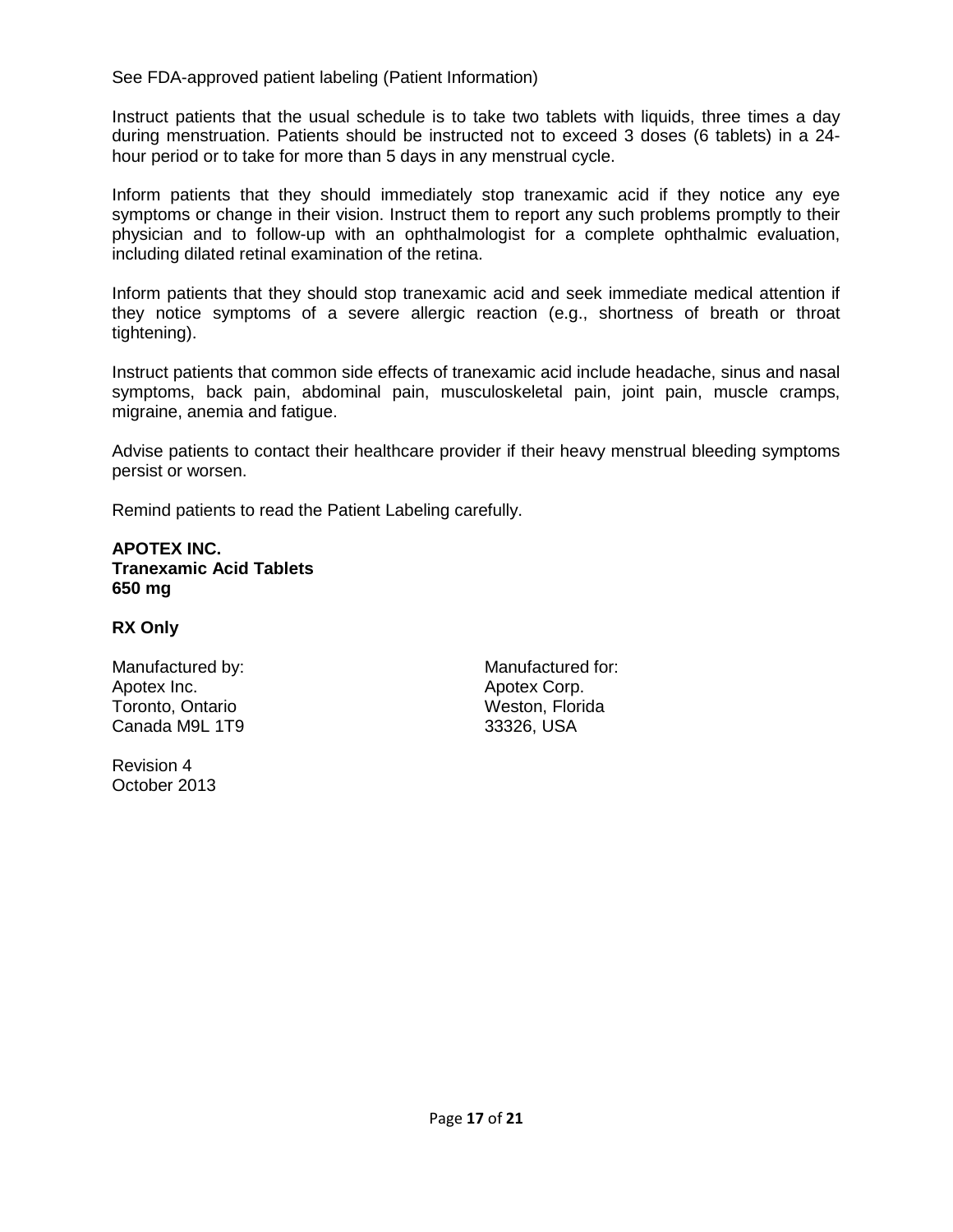### **PATIENT INFORMATION Tranexamic Acid Tablets (pronounced** *tran-ex-am-ik as-id***)**

Read the Patient Information that comes with tranexamic acid tablets before you start using the drug and each time you get a refill. There may be new information. This leaflet does not take the place of talking with your healthcare provider about your medical condition or your treatment.

## **What are Tranexamic Acid Tablets?**

Tranexamic acid tablets are a prescription medicine used to treat your heavy monthly period (menstruation) when your bleeding gets in the way of social, leisure and physical activities. Tranexamic acid tablets do not contain any hormones. On average, tranexamic acid tablets have been shown to lower the amount of blood lost during your monthly period by about onethird, but it is not meant to stop your period.

Tranexamic acid tablets are taken only during your period and is not meant to treat premenstrual symptoms (symptoms that occur before your bleeding starts). Tranexamic acid does not affect your fertility and cannot be used as birth control. Tranexamic acid does not protect you against diseases that you may get if you have unprotected sex.

Tranexamic acid has not been studied in adolescents younger than 18 years of age.

Tranexamic acid is not for women who have already gone through menopause (postmenopausal).

## **Who should not take Tranexamic Acid Tablets?**

Do not take tranexamic acid tablets if you:

- Are using a form of birth control that contains estrogen and a progestin (like a birth control pill, patch, or vaginal ring). Ask your healthcare provider before taking tranexamic acid if you are not sure if your birth control method contains estrogen and a progestin.
- Currently have a blood clot
- Have ever had a blood clot
- Have been told that you are at risk of having a blood clot
- Are allergic to tranexamic acid

## **What should I tell my healthcare provider before taking Tranexamic Acid Tablets?**

Before taking tranexamic acid tablets, tell your healthcare provider about all of your medical conditions, including whether:

- **You have ever had a blood clot or been told that you are at risk of having a blood clot**
- **You are using a form of birth control that contains** estrogen and a progestin (like a birth control pill, patch, or vaginal ring). Using hormonal birth control along with tranexamic acid may increase your chance of having a serious blood clot, stroke, or heart attack. For this reason, do not use tranexamic acid if you use a form of birth control that contains estrogen and a progestin.
- You are pregnant or think you may be pregnant
- You are breastfeeding or plan to breast-feed. Tranexamic acid can pass into your milk. Talk to your healthcare provider about the best way to feed your baby if you take tranexamic acid tablets.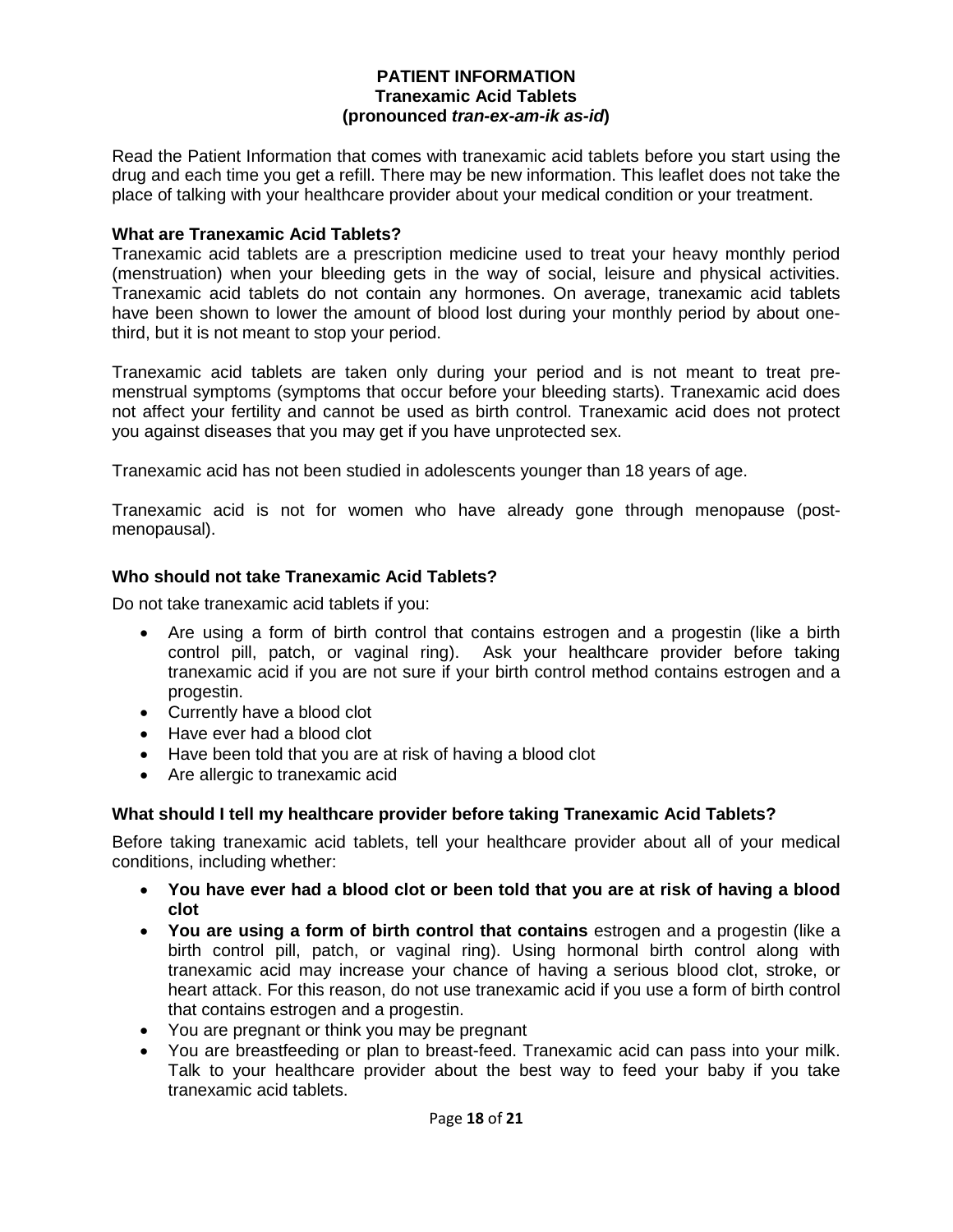- The time between the start of your periods is less than 21 days or more than 35 days
- You have any other medical conditions

**Tell your healthcare provider about all the medicines you take**, including prescription and over-the-counter medicines, vitamins, and herbal supplements. Tranexamic acid tablets and other medicines can affect each other, causing side effects. Tranexamic acid tablets can affect the way other medicines work and other medicines can affect how tranexamic acid tablets work.

## **Especially tell your healthcare provider if you take:**

- Birth control pills or other hormonal birth control
- Medicines used to help your blood form clots
- Medicines used to break up blood clots
- Any medicines to treat leukemia

Ask your healthcare provider if you are not sure if your medicine is one that is described above.

## **How should I take Tranexamic Acid Tablets?**

- Take tranexamic acid tablets exactly as your healthcare provider tells you.
- Do not take tranexamic acid tablets until your period has started.
- Do not take tranexamic acid tablets for more than 5 days in a row.
- Do not take tranexamic acid tablets when you do not have your period.
- Once your period has started, take 2 tablets of tranexamic acid three times per day (e.g., in the morning, afternoon, and evening).
- Tranexamic acid tablets should be swallowed whole and not chewed or broken apart.
- Tranexamic acid tablets may be taken with or without food.
- Do not take more than 6 tablets of tranexamic acid in a day. If you take more than 6 tablets, call your healthcare provider.
- If you miss a dose, take it when you remember, and then take your next dose at least six hours later. Do not take more than two tablets at a time to make up for missed doses.
- If tranexamic acid tablets do not help to lessen bleeding with your periods after 2 cycles or seems to stop working, talk to your healthcare provider.

## **What are the possible side effects of Tranexamic Acid Tablets?**

## **Tranexamic acid tablets can cause serious side effects, including:**

- Blood clots. You may have a higher risk of having serious blood clots if you take tranexamic acid tablets with:
	- medicines used to help your blood form clots
	- some medicines used to treat leukemia
- Eye changes. Stop taking tranexamic acid tablets and promptly report any eye problems you have while taking tranexamic acid tablets. Your doctor will refer you to an eye doctor who will examine your eyes.
- Allergic reaction. If you have severe shortness of breath and your throat feels tight, stop taking tranexamic acid tablets and get medical care right away.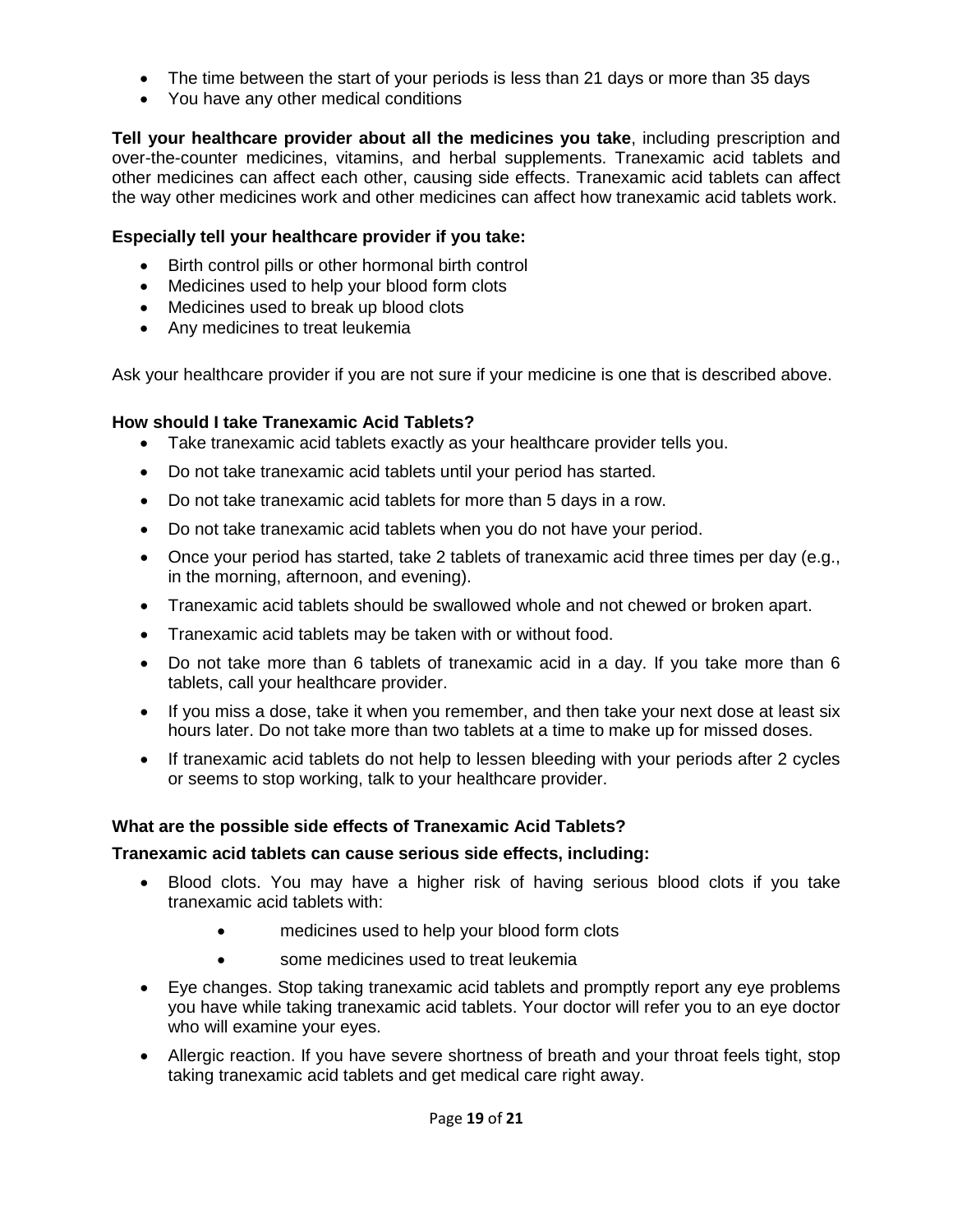The most common side effects of tranexamic acid tablets include:

- Headaches
- Sinus and nasal problems
- Back pain
- Pain in your abdomen
- Pain in your muscles or joints
- Anemia
- Fatigue

Tell your healthcare provider if you have any side effect that bothers you or does not go away.

These are not all of the possible side effects of tranexamic acid tablets. For more information, ask your healthcare provider or pharmacist.

### **If you notice a change in your usual bleeding pattern that worries you, or your heavy bleeding continues, contact your healthcare provider right away. This may be a sign of a more serious condition**.

Call your healthcare provider for medical advice about side effects. You may report side effects to the FDA at 1-800-FDA-1088. You may also report side effects to Apotex Corp at 1-800-706- 5575.

# **How should I store Tranexamic Acid Tablets?**

Store tranexamic acid tablets at 20° to 25°C (68° to 77°F).

## **Keep tranexamic acid tablets and all medicines out of the reach of children.**

## **General information about Tranexamic Acid Tablets**

Medicines are sometimes prescribed for conditions that are not mentioned in Patient Information Leaflets. Do not use tranexamic acid tablets for a condition for which it was not prescribed. Do not give tranexamic acid tablets to other people, even if they have the same symptoms that you have. It may harm them.

This patient information leaflet summarizes the most important information about tranexamic acid tablets. If you would like more information about tranexamic acid tablets, talk with your healthcare provider. You can ask your healthcare provider or pharmacist for information about tranexamic acid tablets that is written for healthcare professionals. For more information, go to www.apotex.com or call Apotex Drug Information Service at 1-800-706-5575.

## **What are the ingredients of Tranexamic Acid Tablets?**

Active ingredient: tranexamic acid

Inactive ingredients: ethylcellulose 7FP, colloidal silicon dioxide, croscarmellose sodium, and magnesium stearate.

This Patient Information has been approved by the U.S. Food and Drug Administration**.**

**APOTEX INC. Tranexamic Acid Tablets 650 mg**

**RX only**